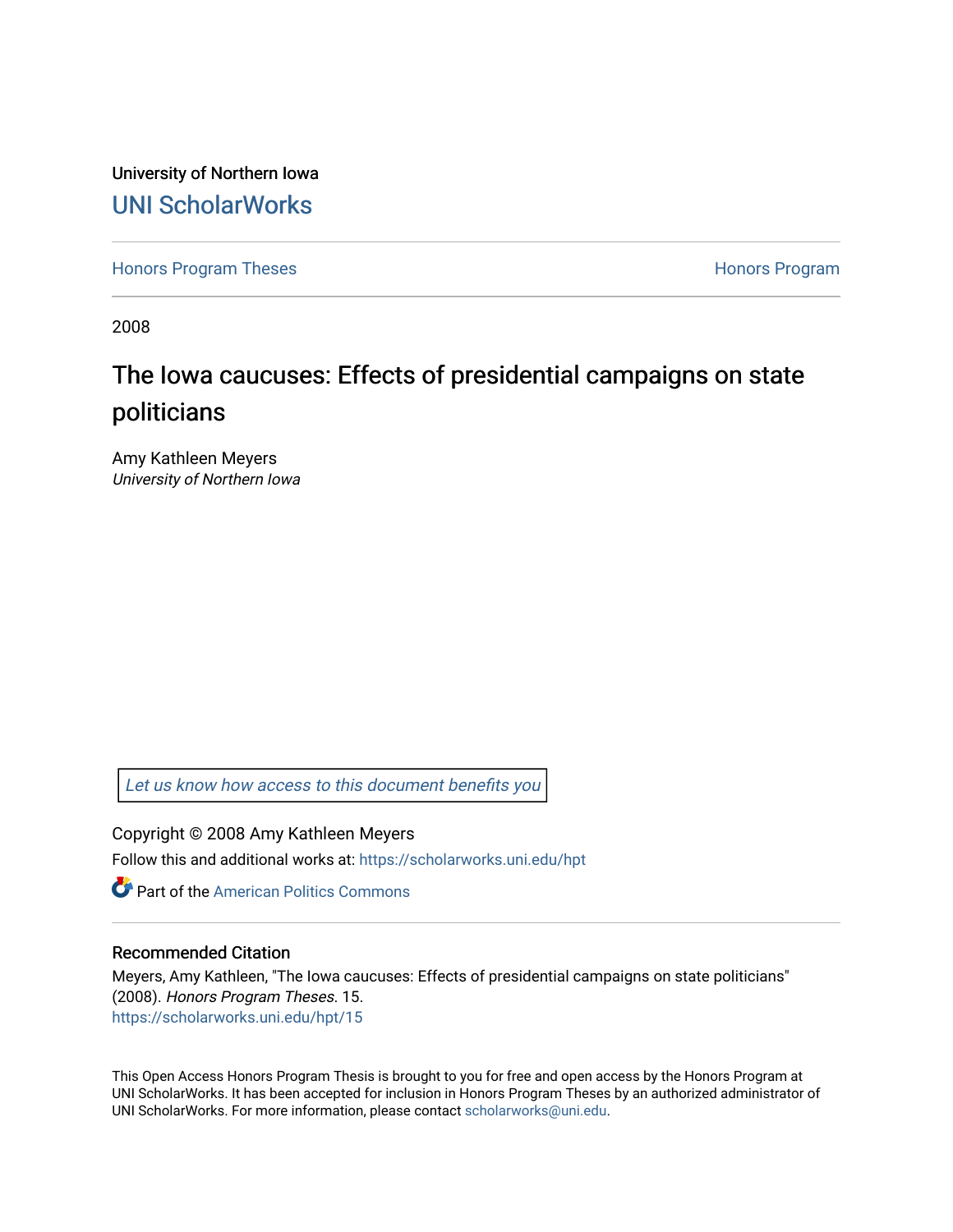## THE IOWA CAUCUSES: EFFECTS OF PRESIDENTIAL CAMPAIGNS ON STATE POLITICIANS

A Thesis Submitted In Partial Fulfillment of the Requirements for the Designation University Honors with Distinction

> Amy Kathleen Meyers University of Northern Iowa May 2008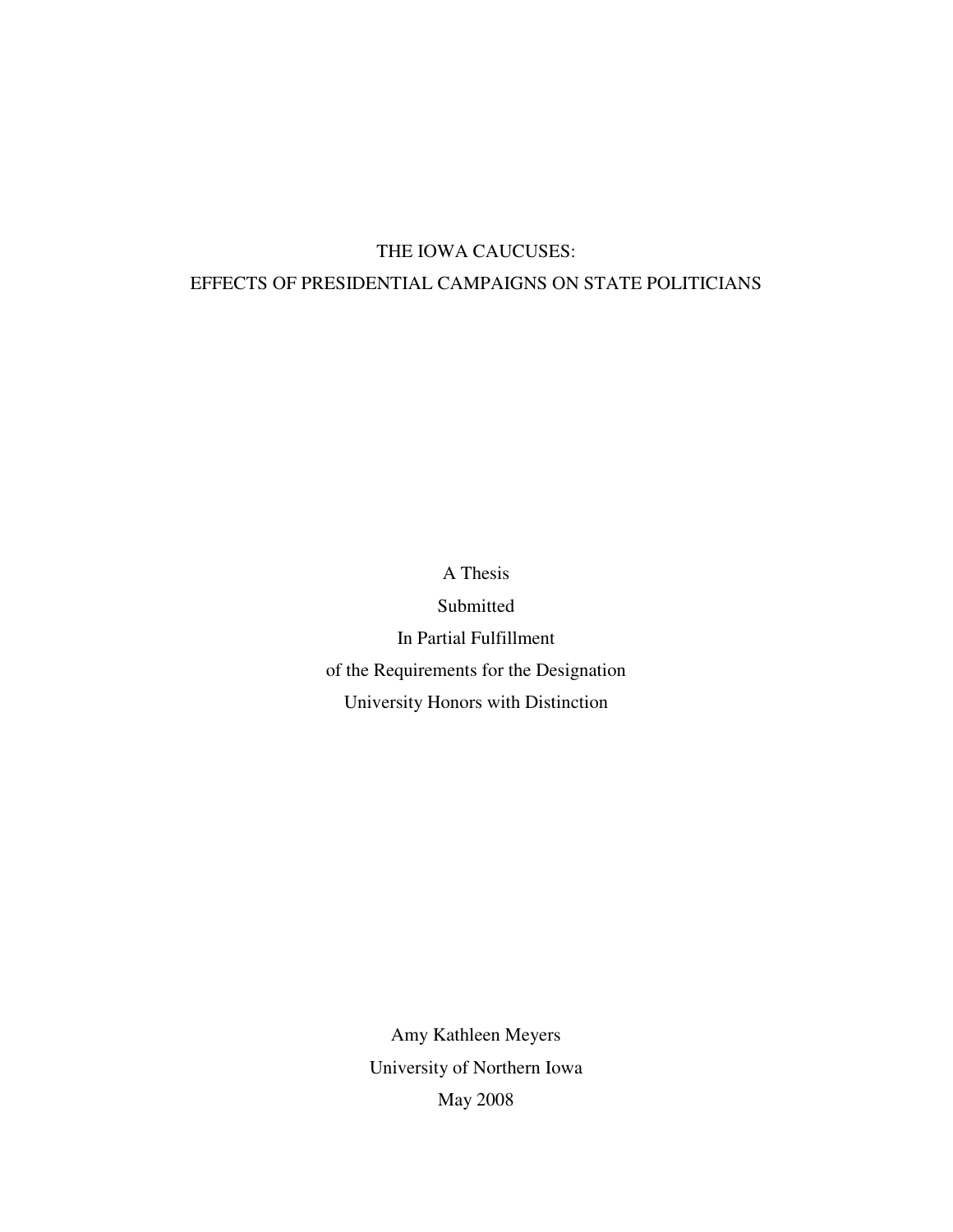This Study by: Amy Kathleen Meyers

Entitled: The Iowa Caucuses: Effects of Presidential Campaigns on Local Politicians

has been approved as meeting the thesis or project requirement for the Designation University Honors with Distinction.

\_\_\_\_\_\_\_\_ \_\_\_\_\_\_\_\_\_\_\_\_\_\_\_\_\_\_\_\_\_\_\_\_\_\_\_\_\_\_\_\_\_\_\_\_\_\_\_\_\_\_\_\_\_\_\_\_\_\_\_\_\_\_\_\_\_\_\_ Date Donna Hoffman, Honors Thesis Advisor, Department of Political Science

\_\_\_\_\_\_\_\_ \_\_\_\_\_\_\_\_\_\_\_\_\_\_\_\_\_\_\_\_\_\_\_\_\_\_\_\_\_\_\_\_\_\_\_\_\_\_\_\_\_\_\_\_\_\_\_\_\_\_\_\_\_\_\_\_\_\_

Date Jessica Moon, Director, University Honors Program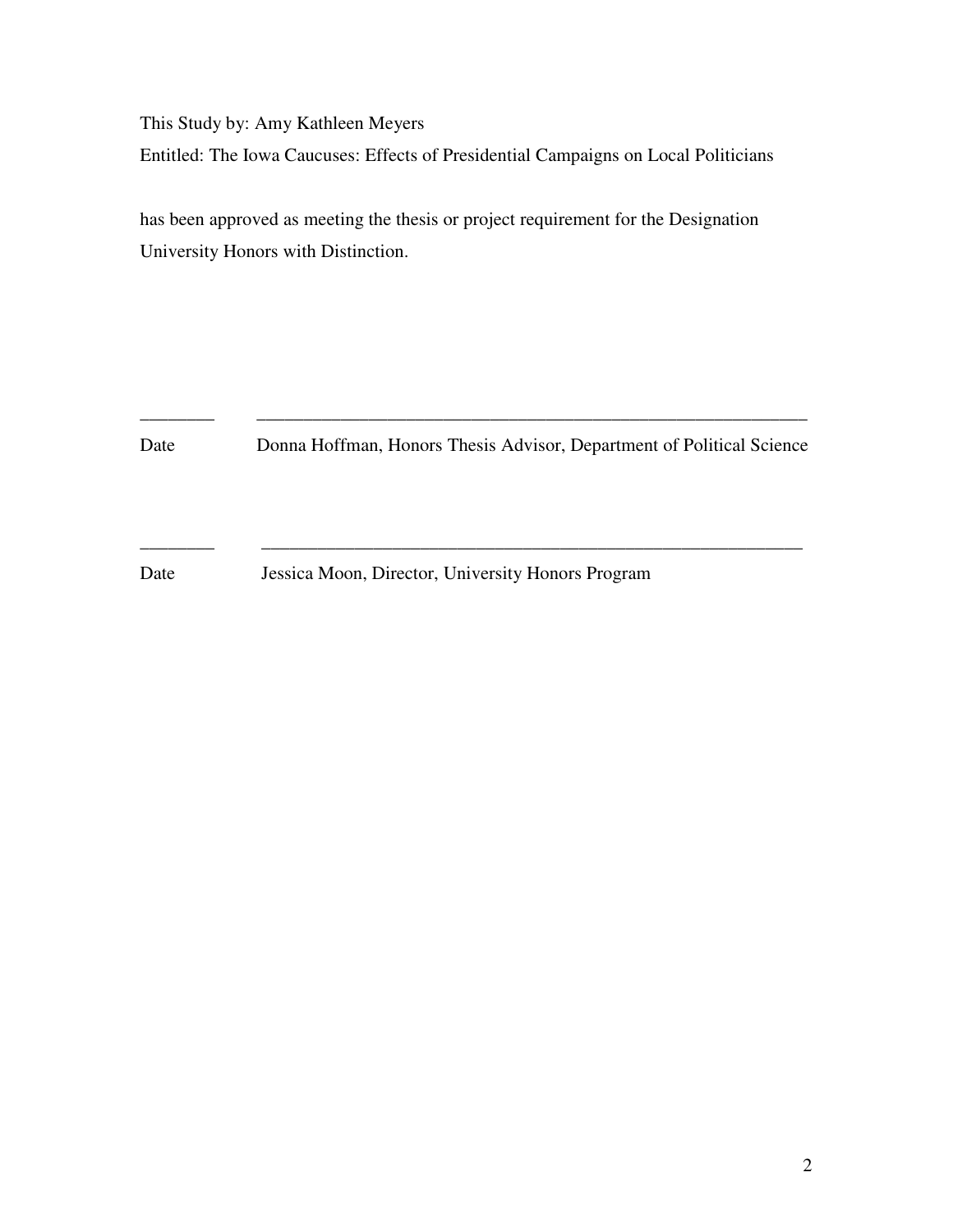#### PURPOSE

The Iowa caucuses have been a topic of fascination for many political scientists, the media, and political junkies. Their prominent nature attracts media from all over the United States and can significantly impact the day-to-day lives of Iowans. In studying this topic, close attention must be paid to how campaigns necessarily treat elected state officials differently than ordinary Iowans. More specifically, legislators are treated differently in the processes by which campaigns lobby state legislators for support, the benefits officials receive, and the ways in which such lobbying can detract from their roles as state legislators. All of these factors are necessary to understanding how state politicians are affected by the Iowa caucuses. Also of note are the varying levels of influence constituents have on their legislator's decision to support a particular candidate.

The unusually prominent role of the Iowa caucuses in the presidential election season draws much attention to the state. Politicians are essentially required to use retail politicking in order to gain favor among voters and thus secure themselves a positive outcome on the night of the caucuses. Although there is extensive research in this area, little has been done to note the effects of caucus campaigning on local and state politicians. The purpose of this thesis is to develop awareness for how Democratic state politicians are affected, influenced, and possibly hindered by caucus campaigns in Iowa.

#### LITERATURE REVIEW

#### *History of the Iowa Caucuses*

 In developing an awareness of how the caucus system impacts state politicians, it is first necessary to understand the caucus process itself. A caucus system has been in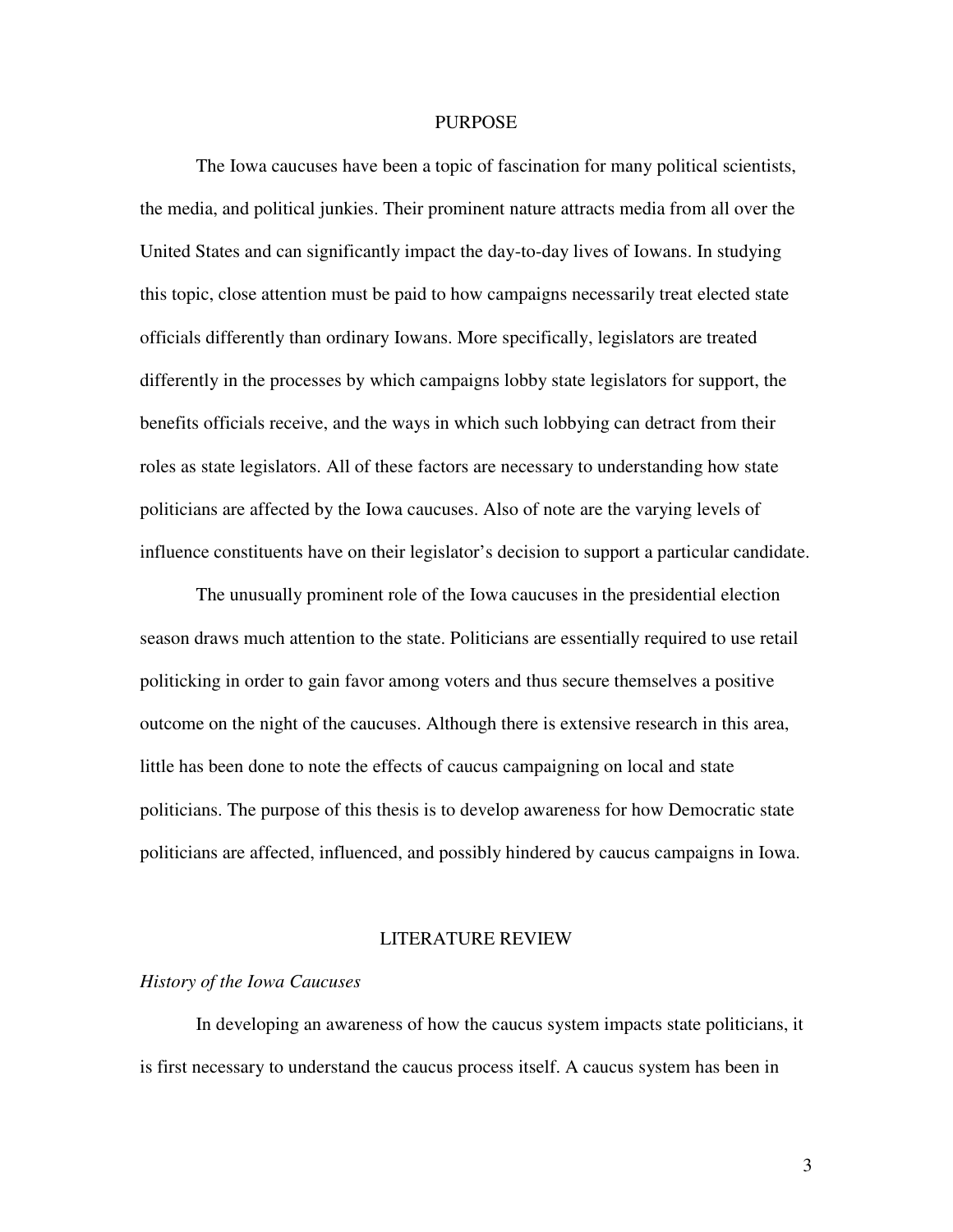place in Iowa since the state was admitted into the Union in 1846, and caucuses (or councils) in general were a part of the American political system since before the foundation of the country (Squire, 1989, p. 1). The prominent role of the caucuses came into being in Iowa after a state law in 1969 mandated that both parties hold their caucuses and subsequent events before the second Monday in May (Squire, 1989, p. 1). In 1972 the Democratic National Committee moved up the date of the national convention. The Iowa state Democratic party, in following a rule to hold events at least 30 days before events like the convention, also moved up their caucus date. This rule was established in order to complete the necessary paperwork before the national convention. Beginning at this point, the Iowa caucuses started to gain national attention and increasing amounts of notice from the media (Squire, 1989, pp. 1-2).

 Iowa Democrats noted the increased attention brought to their state and made an effort in 1976 to keep their caucus as the first event in the presidential election season. Iowa Republicans noticed the positive outcomes for the Democrats in 1972, and they followed suit in 1976, holding their caucus on the same early night in January (Squire, 2008). While Jimmy Carter's success in Iowa garnered a lot of attention in 1976, he was not the first politician to realize the importance of the Iowa caucuses. Gary Hart, the campaign manager for George McGovern's 1972 presidential campaign, "grasped the potential lift he could achieve in Iowa" (Hull, 2008, p. 17). George McGovern was a Senator from South Dakota and Hart sent campaign staff in South Dakota over to Iowa in the weeks preceding the caucuses to establish support for Senator McGovern. Hart's work in Iowa gave McGovern a better-than-expected 22.5% of the delegates. Even though Harold Hughes and his powerful organization in Iowa won the caucus,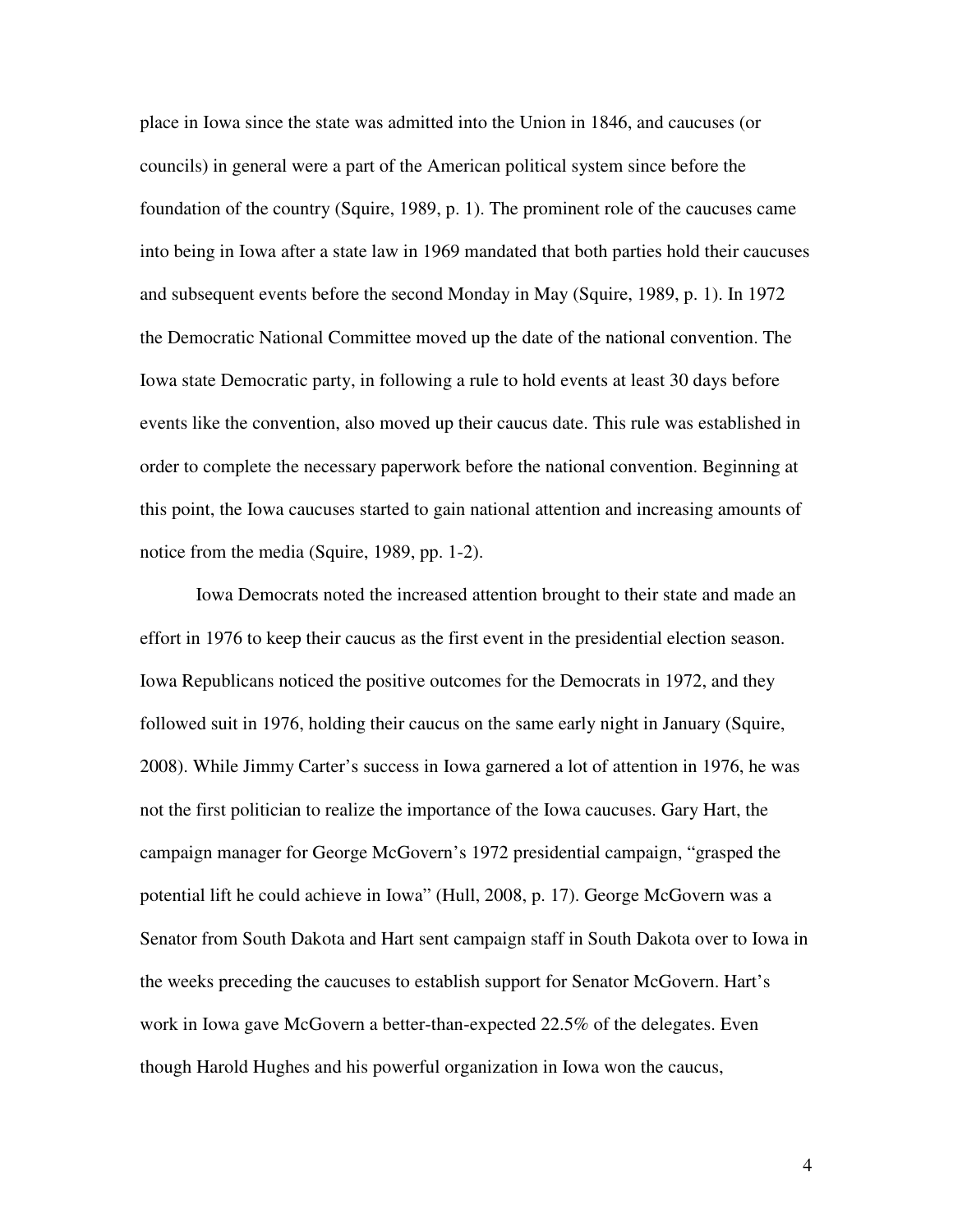McGovern's performance was still of note. Hart's attention to the caucuses and their beneficial effect for McGovern influenced Carter's style of campaigning in 1976 (Hull, 2008, pp. 17-18).

The importance and prominence of the Iowa caucuses was solidified in 1976 with the Carter campaign. Jimmy Carter was a relative unknown and his chances for winning the presidency seemed slight. The campaign strategy of focusing on Iowa and spending a significant amount of time in the state paid off for him. Increased media attention in the weeks leading up to the race made note of Carter as the favored candidate. This forced other Democratic nominees to re-strategize and acknowledge Iowa's role in the process. The contenders for the 1976 Democratic nomination who spent less time in Iowa faired worse on caucus night (Squire, 1989, p. 3).

 The success of the Carter campaign in 1976 led to the perception of Iowa as a "king-maker" or perhaps more accurately a "peasant-maker." Carter came from no where and used his success in Iowa to propel him onto win the Democratic nomination and the presidency. From the perspective of many after 1976, Iowa was Carter's saving grace and responsible for making him the "king" of the country. Squire (2008, p. 2) wrote "the caucuses had a pretty good record for backing the eventual nominee in each party." The eventual Democratic nominee won five out of the last six caucuses in Iowa. (Michael Dukakis was the exception, finishing third in 1988.) The eventual Republican nominee won the 1976, 1996, and 2000 Iowa caucuses (Squire, 2008). One recent exception was the McCain campaign for the 2008 GOP nomination. McCain captured the nomination after finishing fourth in the Iowa caucuses. "Nobody who finished below third in the Iowa caucuses ever went on to win the nomination" (Squire, 2008, p. 2). The top three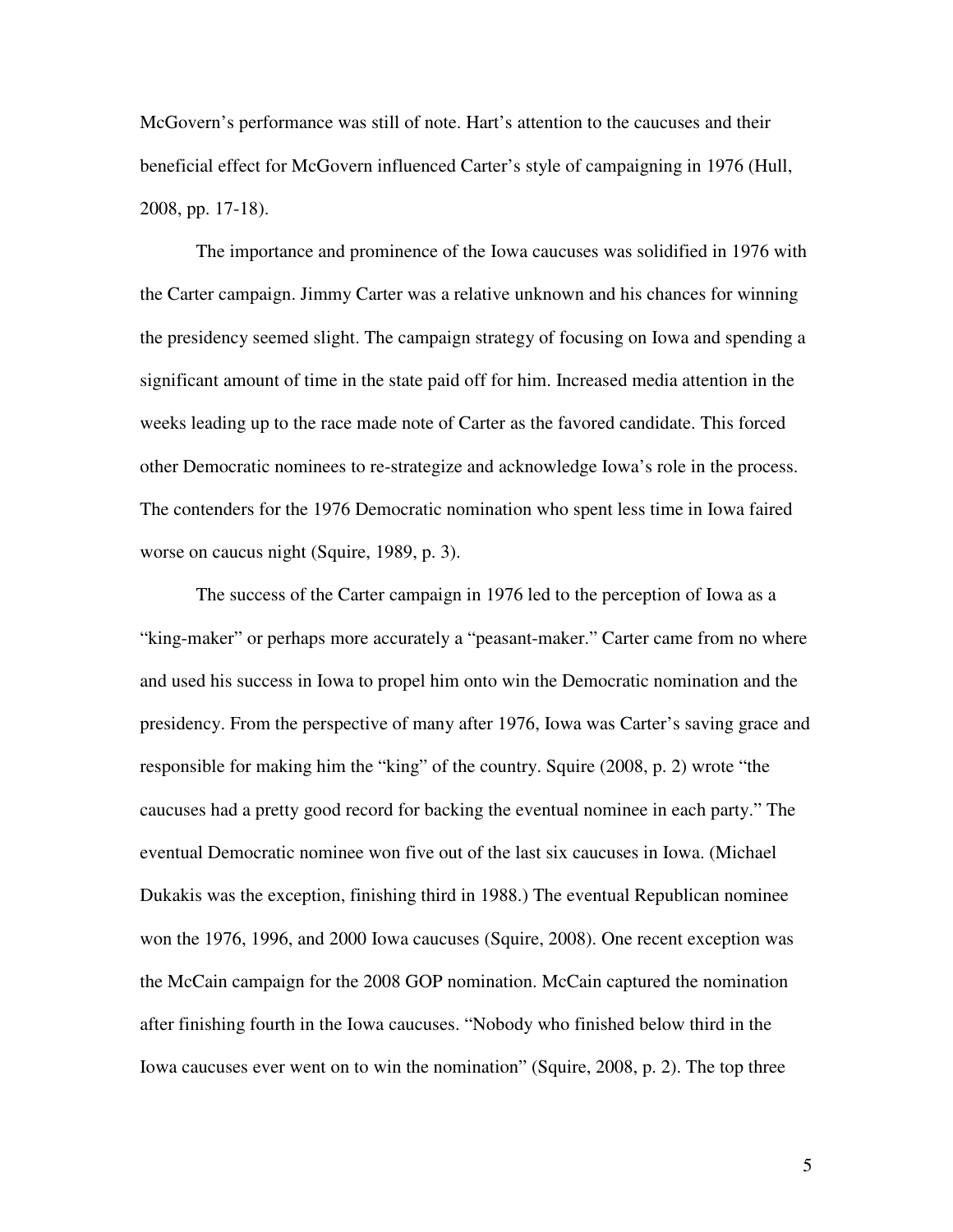candidates from the caucuses receive increased media attention and, therefore, immense benefits when campaigning in other states after the caucuses. Squire referred less to Iowa's ability to make a king, but more so to the state's ability to make peasants or quickly narrow down the options for nominees (Squire, 2008).

 By 1984, Gary Hart was a Senator from Colorado and running for president. As before, he employed the strategy of spending time and meeting people in Iowa. Senator Hart was third in the polls, but (as McGovern before him) managed to come in second on the night of the caucus. Hart's surprising outcome generated huge amounts of national exposure and led him to a win in New Hampshire only eight days later (Hull, 2008, p. 19).

Since the days of Hart, McGovern, and Carter, presidential nominees and the press view the Iowa caucus as the starting point on the campaign trail. While spending time in the state is undoubtedly the most important determiner in how a candidate will do on caucus night, candidates from neighboring states tend to have a natural lead in Iowa polls. In 1992, Iowa's Senator Tom Harkin, won the Democratic Iowa caucus by a large margin. Despite his expected win in Iowa, Harkin did not capture enough media and public attention to poll well nationally. Representative Dick Gephardt of Missouri and Senator Paul Simon of Illinois also did well in the 1988 Democratic caucus; out-shining the front-runner Governor Michael Dukakis or Massachusetts (Hull, 2008, pp. 21-23). Gephardt did not fare as well in the 2004 caucus because of the strong presence and momentum of Governor Dean and Senator Kerry (Squire, 2008, p. 4). Senator Barack Obama, another Midwesterner won the 2008 Democratic caucus.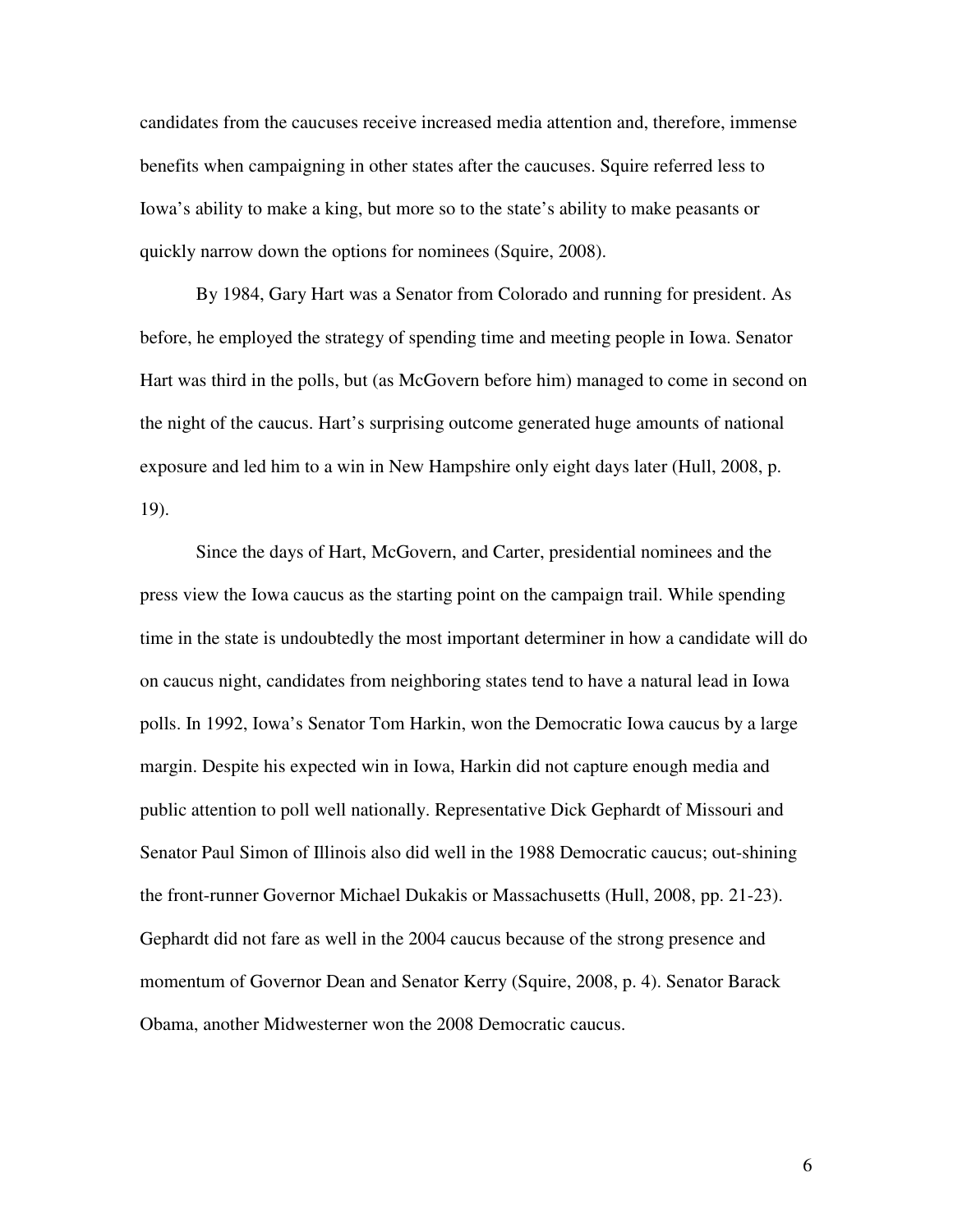#### *Criticisms and Praise of the Caucuses*

There is a plethora or research on how to succeed in the Iowa caucuses, but many pundits spend time writing about why Iowa should be first in the nation. In spite of the narrowing affect of the caucuses, scholars such as Winebrenner (1998) question the political wherewithal of average Iowans. Specifically in the Democratic caucus, these political novices contribute and influence the party platform. Winebrenner (1998, p. 257) mentioned the likelihood of amateurs to become involved during years where publicity and candidate excitement is heightened. Winebrenner's argument is somewhat deceptive here by calling attention to the contributions of political novices to the party platform since oftentimes the platform is not discussed until the end of the night when only the party loyal are still present at the caucus site. It is also contradictory to criticize Iowa's caucuses for giving voice to those without much political knowledge yet claim they cater to the more extreme ideologs of the party. Also of note is the lack of diversity in Iowa and the state's inability to be representative of the nation as a whole. The media focus on Iowa is also criticized as over-zealous with little reason. Winebrenner (1998, p. 262) believed that Iowa has "trivialized the nominating process." He stated, "The American public deserves better. The public interest is not well served when manipulated and distorted nominating events like the Iowa precinct caucuses determine the viability of presidential candidacies" (Winebrenner, 1998, p. 262).

While criticism is almost inevitable because of Iowa's role as first in the nation, some scholars feel that Iowa is a good place to kick off the presidential election season (Polsby & Wildavsky, 2000). Iowa has long been a competitive two-party state, where a candidate, regardless of political affiliation, has a chance to win the state in the general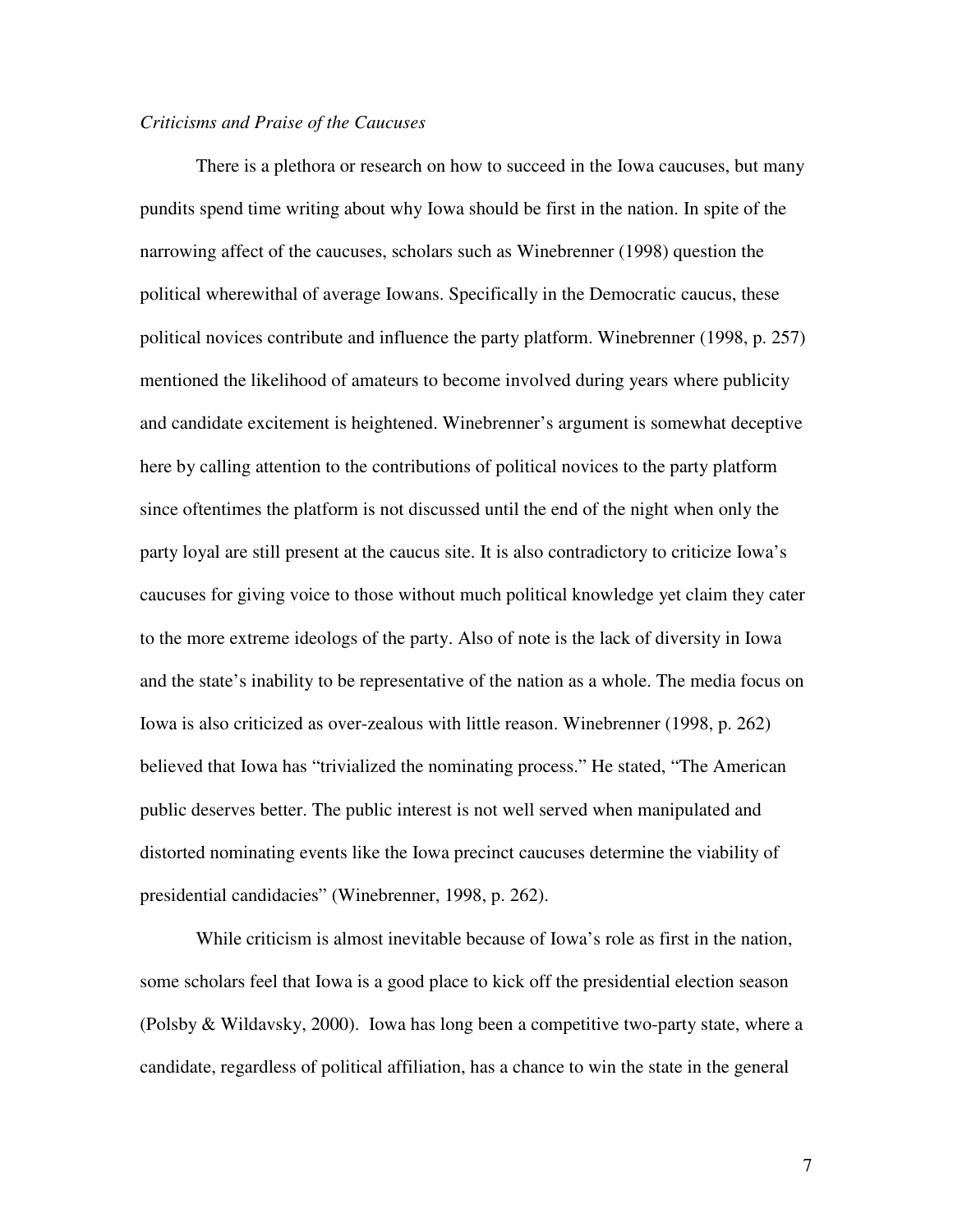election. The media market in Iowa is significantly less expensive when compared to states like California and New York; an attractive quality for candidates on a tight budget. Iowa is also known for its "good government" philosophy. This is specifically exemplified in the state's non-partisan district realignment after each census. Citizens of Iowa promote themselves as hardworking individuals who value honesty and duty and expect the same values to be promoted during presidential campaigns (Winebrener, 1998, p. 11).

The Democratic caucuses, in particular, are often criticized for their complexity (especially when compared to the simple vote in the Republican caucuses), tendency to cater to political activists, and relatively low turnout (Norrander, 1993, p. 344). When registered Democrats make the decision to attend their precinct caucus, they sit through many speeches, debates, and negotiations in a school gym, town library, or even a living room or two. The group first votes on a committee chair, then they debate and vote on issues deemed important for the convention platform. Next, attendees listen to speeches made by local community members to represent the positions of each candidate and an undecided category. This is followed by forming groups based upon which candidate each citizen supports. Each group must gain 15% of the attendees to be considered viable; those without 15% are disbanded, leading to negotiations and persuasion of the supporters of the unviable to join another candidate's group. These negotiations last approximately 30 minutes. At this point, a complex mathematical formula is used to determine the percentage of delegates each candidate will receive to move onto the county convention. In theory each caucus site will discuss platform issues, separate into groups based on candidate loyalty, and choose delegates, but the process does not always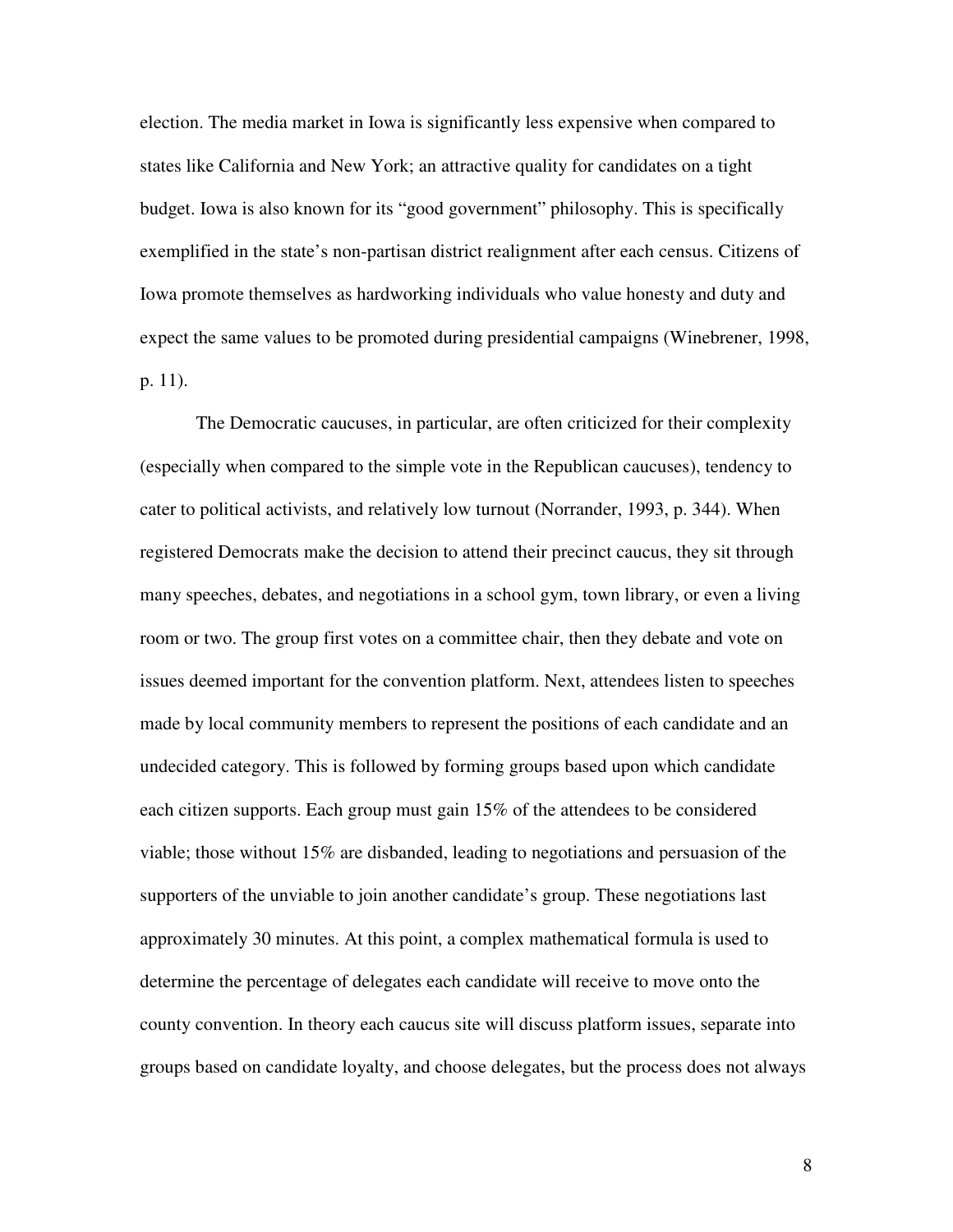go as planned. This long process can take several hours and tends to be dominated by ideologs. On occasion, in an effort to speed along the process and keep voters at the caucus, the chair will decide to forego all speeches or hold platform discussion until the end of the night. Furthermore, critics of the Iowa caucuses' place as first in the nation note that the caucuses receive relatively low turnout, only 61,000 of registered Democrats in 2000 (Stein, 2004). However, turnout varies from year to year; in 2008, an estimated 220,588 Democrats attended the caucuses (AP, 2008).

#### *Tools for success in Iowa*

As Carter, Hart, and Obama know first hand, momentum is the most significant benefit that goes along with placing in the top three in the Iowa caucuses. Referred to as the "Big Mo" by former President George H.W. Bush during his 1980 campaign for the presidency, momentum is thought to energize a campaign and draw in support unlike any other political strategy. After Carter's success in 1976, other campaigns modeled their early strategies off of showing well in Iowa and utilizing those results and increased attention to build a following nationally (Bartels, 1989, pp. 122-123). "By 1980 it was widely recognized that Iowa would be a crucial launching pad for any relatively unknown candidate hoping to emerge as Carter had in 1976" (Bartels, 1989, p. 122). By doing "better than expected" in Iowa, unfamiliar candidates can increase their familiarity to the public and provide more information about themselves and their candidacy (Bartels, 1989, p. 124). In exceeding expectations and doing well in Iowa, a candidate can prove to the nation that he or she has a real chance of winning the nomination. The candidate is no longer a long-shot, but a possibility deserving attention from voters nation-wide.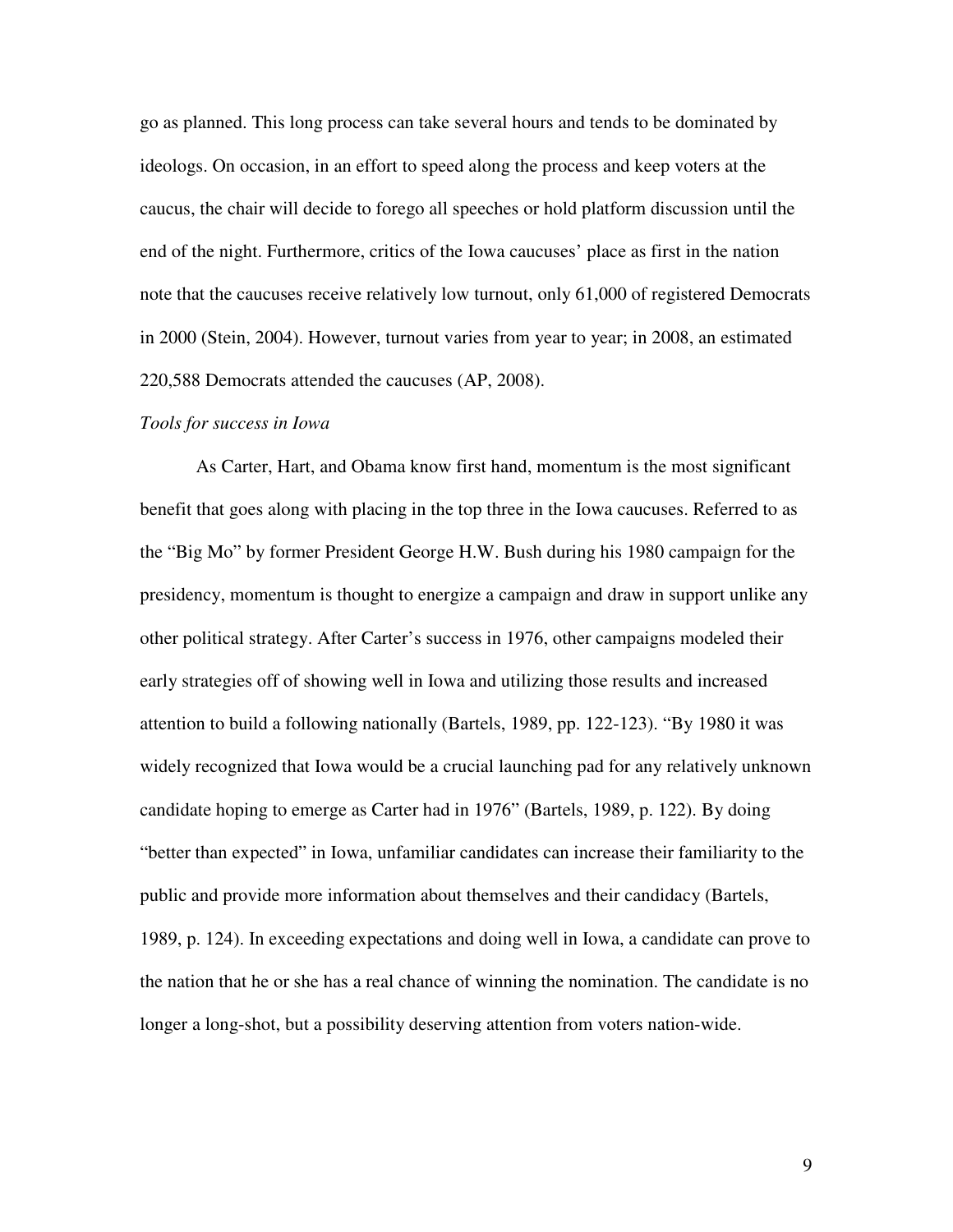Christopher Hull (2008) argued that a new kind of momentum has developed as a result of the technology boom. Hull described "e-mentum" as using the internet, email, and blogs to generate supporters and money very quickly into a candidate's campaign. Senator John Kerry's caucus win in 2004 and Senator Barack Obama's win in 2008 provided prime examples of the power of "e-mentum" in building a vast network without spending the dollars necessary for TV ads (Hull, 2008, pp. 57-59). While the momentum factor does lead the media to create somewhat of a horse-race, constantly monitoring who is ahead and who is behind, those candidates fortunate enough to become a part of the race will reap benefits in fund-raising and number of supporters (Bartels, 1989, p. 129).

 Momentum alone cannot get a candidate from announcement day to the White House. Other tactics are necessary to achieving success along the campaign trail. Campaign organization is touted as one of the best ways to ensure success in the Iowa caucuses. Scholars, such as Barbara Trish (1999), point out that good organization can help a candidate overcome other obstacles when facing the caucuses and early primaries in states like New Hampshire. Politics is often a demonstration of the power of money, yet this does not always ring true in Iowa. A well-organized campaign, focused on voter turnout, can make an impact in the caucus results. Grassroots and retail politics involve more than money. In Iowa, these forms of campaigning are highly valued. In many instances it means more to a voter to meet a candidate at a local diner than to see 10 advertisements on television. (The best organized and well-funded campaigns will, of course, use both avenues to reach voters.) (Trish, 1999)

The importance of money in a campaign is irrefutable, and there is no denying the amount of money the caucuses bring to the state of Iowa. In 2008, an estimated totally of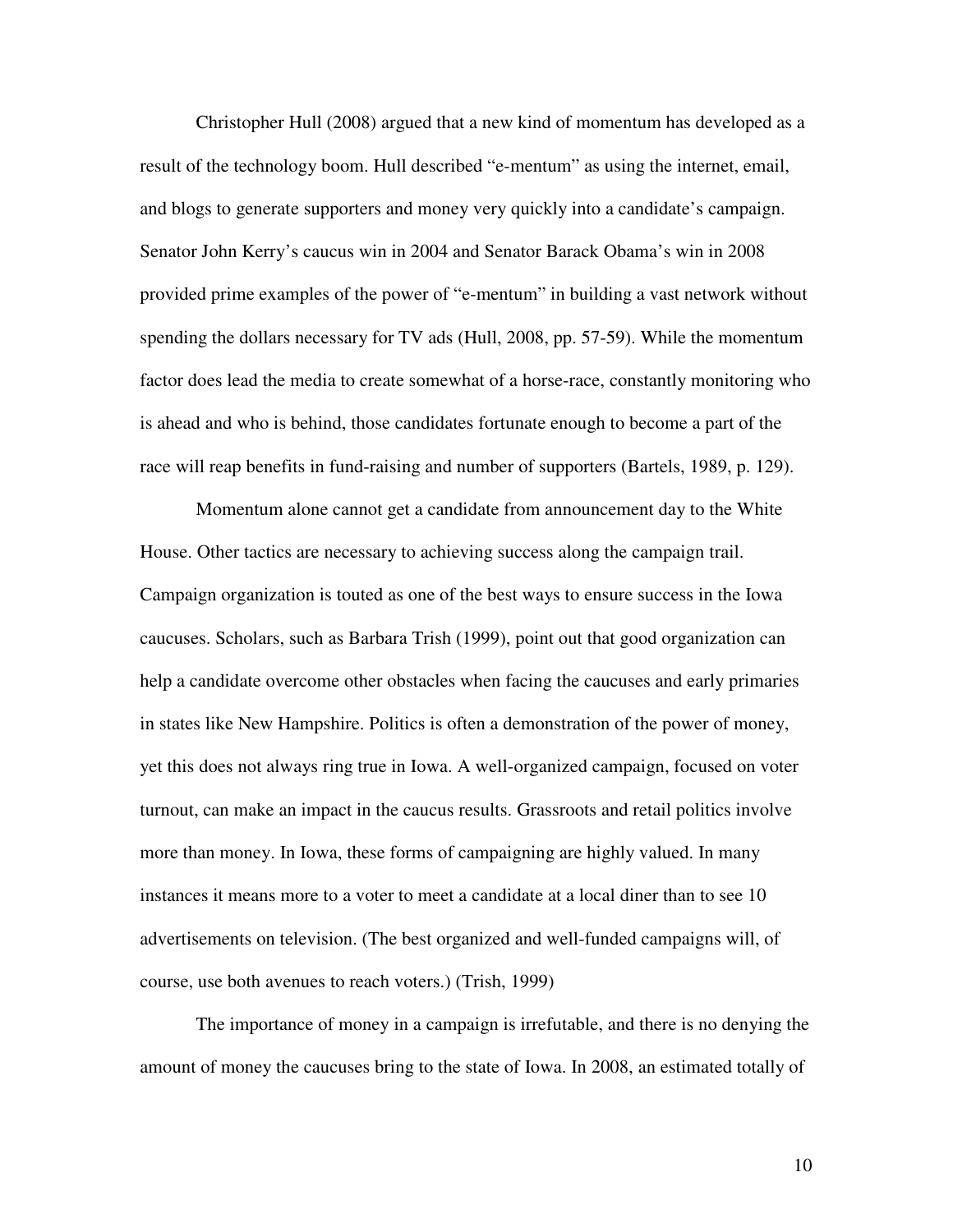\$51,593,849 was spent in Iowa; between \$37,750,000 and \$43,000,000 was spent of TV advertisements alone (Iowa Caucus, 2008). Demonstrating one's ability to fund-raise and buy more TV spots shows voters that the candidate is strong and capable of attracting enough supporters to fund such endeavors. The more money a candidate raises, the more attention he or she can receive from the national media, which in turn influences voters' opinions. This is a two-way cycle: money can attract supporters and supporters can attract more monetary donations.

In Iowa, however, money cannot take the place of personal contact. Grassroots or retail politics refers to meeting people in the state, going to local events, and spending time connecting with a local population. When a campaign director was asked about grassroots organization he replied, "That's the Iowa Caucus" (Hull, 2008, p. 71). Personal contact stimulates the voters' interest in the election process, making them more likely to go vote for the candidate with whom they had a personal conversation. A better organized campaign has the advantage of spreading the word about their candidate and arranging structured opportunities to introduce the candidate to the public. David Yepsen, an influential political columnist for the *Des Moines Register* frequently wrote about "time on task" during the campaigns leading up to caucus night. He was referring to a candidate's ability to spend time meeting people in Iowa: one-on-one or at large rallies (Hull, 2008, p. 76). In his research, Hull (2008, p. 97) determined retail politics, including time spent in Iowa and personal contact with voters, mattered most in the Iowa caucuses.

Campaigns also try to gain support from powerful citizens in key districts. The process of building name recognition is often costly when utilizing the media, but in Iowa another path can foster support. By reaching out to community and political leaders and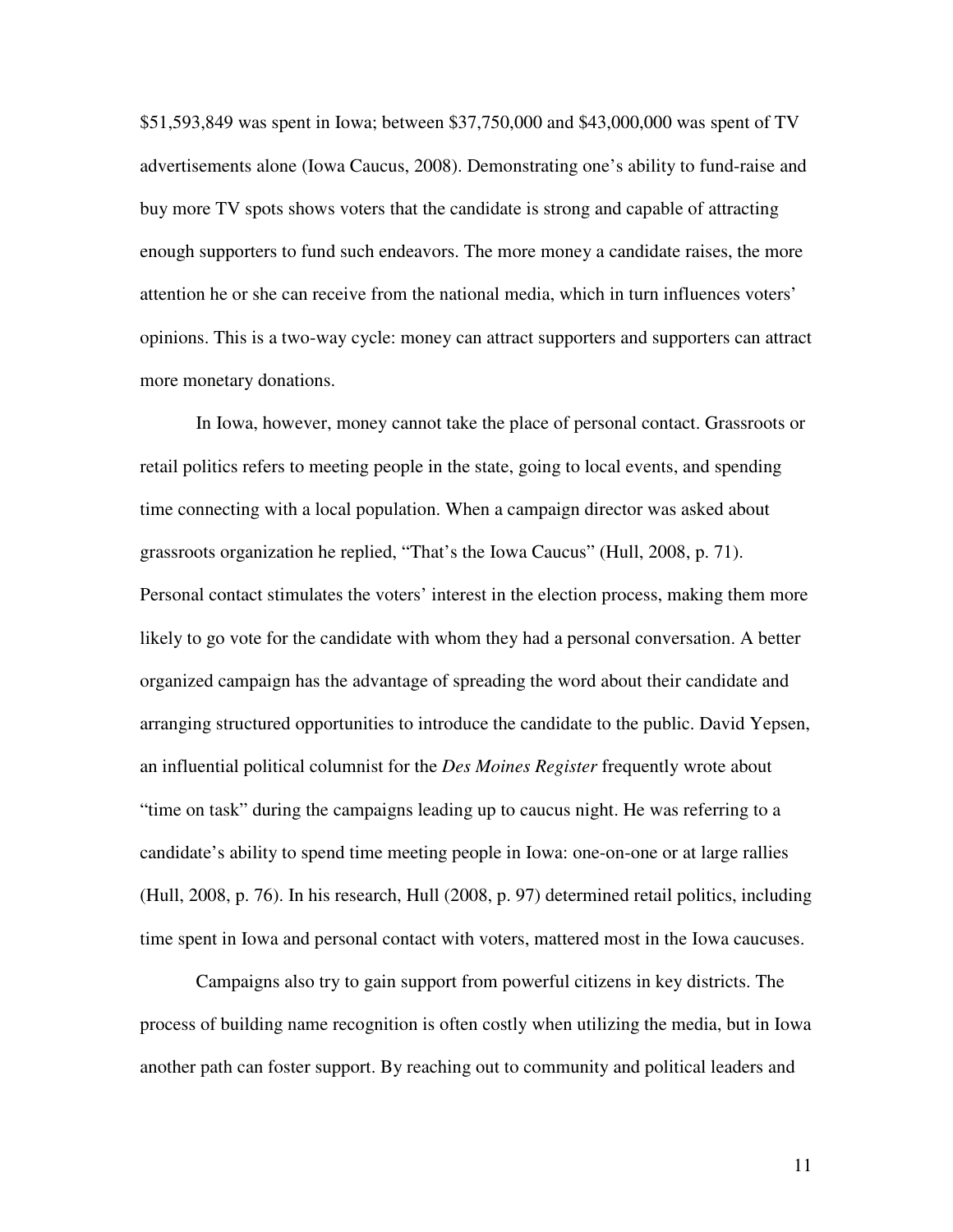gaining their support, candidates can build the trust of the local population. These powerful citizens may host events to talk about the favorable qualities of a candidate or even bring in the candidate to speak to a small group. Networking in politics is a necessity, and many interesting conclusions may be drawn from alliances between the power elite of a community and presidential candidates (Nagourney, 2003). No matter how candidates' campaign in Iowa, one thing has proven true over the years, ignoring the Iowa caucuses can be extremely damaging to a candidate's presidential campaign. It may not be necessary to win the Iowa caucus in order to win the general election, but the increasing amount of media given to the caucuses will cast a serious shadow of doubt on a campaign's ability to survive to the national convention (Polsby  $& Wildavsky, 2000, p.$ 109). Powerful citizens in the community are important; the following research will explore the role of one particular group of powerful citizens, state legislators.

#### RESEARCH QUESTIONS TO BE ANSWERED

Previous scholars of the Iowa caucuses have studied its development and evolution, its impact on the general election, and the role of the mass media (Polsby, 2000; Squire, 1989; Trish, 1999; Winebrenner, 1998; Hull, 2008). These topics provide insight into the caucus' influence on Iowans and the nation, as well as the resentment felt by other states for Iowa's position as "first in the nation." In order to properly explore how the caucuses impact state politicians several specific questions will be addressed. How do the presidential campaigns surrounding the Iowa caucuses affect state politicians? More specifically, how did the Democrats competing in the 2008 caucus impact Iowa's state politicians? In what ways are these state legislators lobbied by the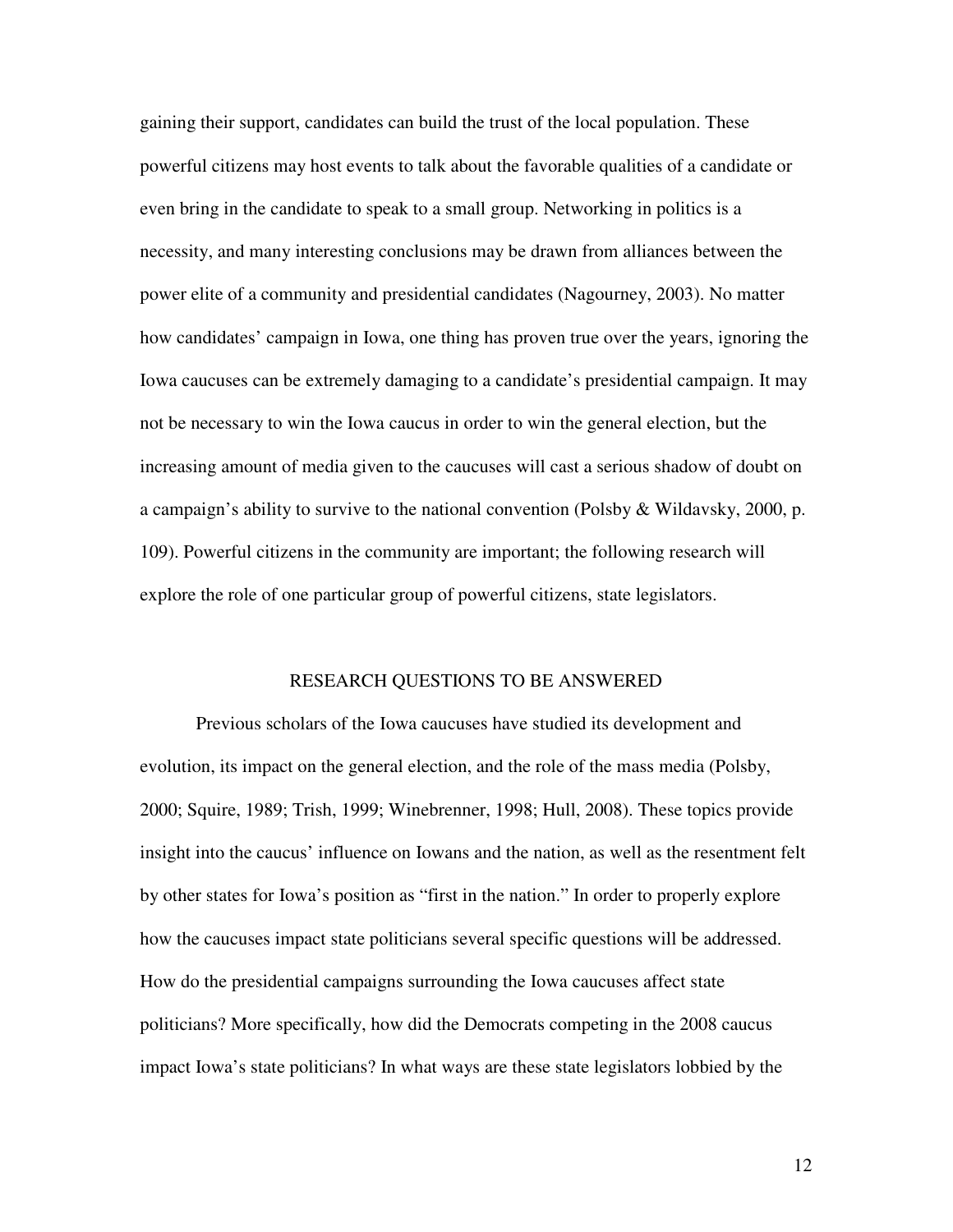presidential campaigns for support? What, if any, benefits do state legislators gain from the lobbying? What, if any, distractions from their jobs as legislators can come from the lobbying of these state politicians? How does the lobbying for the caucuses help or hinder the politicians' ability to serve their constituents?

#### METHODOLOGY

 In order to find more comprehensive answers to the aforementioned questions, one needs to approach the topic from several angles. I prepared a survey to send to all of the 83 Democrats in the Iowa state legislature. The survey asked the respondent to fill out some demographic information including, but not limited to, age, occupation, years in the legislature, and place of birth. Next, the survey included a section asking the respondents to answer open-ended questions about the specific ways in which they personally were or were not affected by lobbying efforts. This section asked the legislators to include any benefits or harms they perceived during the caucus campaigning. Finally, the survey featured a Likert Scale requiring the respondents to rate the degree of influence the presidential lobbying has had on them and their practices as legislators. The survey was sent to all 83 of the Democratic legislators in mid-December, and the results were calculated by the end of January.

 I also utilized six select interviews with state Democratic legislators to develop a more complete, in depth knowledge of how legislators are impacted by the caucus campaigning. The interviews sought to find answers to more specific questions about the legislator's experience during the 2008 caucus season. These questions also addressed the legislator's opinion of the Iowa caucus system as a whole and its role as "first in the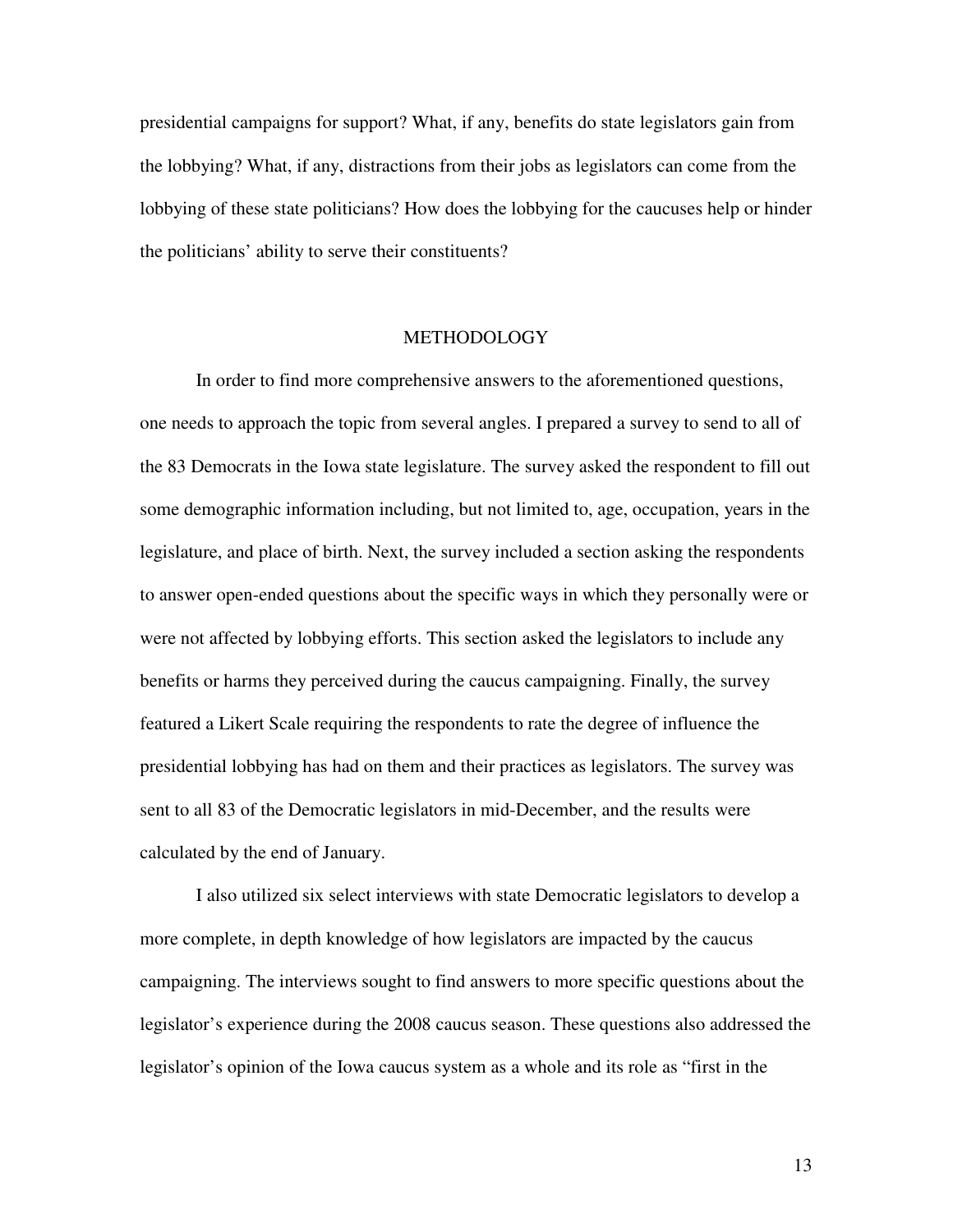nation." These interviews were conducted in January at various times depending on the schedule of the legislators.

In both the surveys and the interviews the respondents' anonymity was made a priority. In my letter to the legislators, I stressed the importance of leaving one's name and district off of the survey. In both the survey and the interviews I did not ask any identifying questions about where the legislator was from, and I only asked general questions about the legislators' backgrounds. The names of the legislators who were interviewed were kept confidential. During my interviews, I met with the legislators at a location of their choosing to insure their comfort during the interview process. Each of these methodologies required close cooperation with the University of Northern Iowa's Institutional Review Board to ensure all the proper ethical considerations were followed.

#### ASSUMPTIONS

 Iowans frequently articulate their close ties to local issues and involvement during the caucuses, so it seemed highly probable that state legislators will be affected by campaigning surrounding the 2008 caucuses. I expected legislators would receive a variety of benefits from lobbying efforts from the various Democratic campaigns hoping to gain endorsements in Iowa. Some legislators may receive monetary benefits in the form of new supplies or resources for their offices. Others may see benefits in the way of campaign donations from their constituents who pay to come to events where presidential candidates are featured guests. Still other legislators may observe harmful side-effects from such lobbying. This could include the constant phone calls from campaign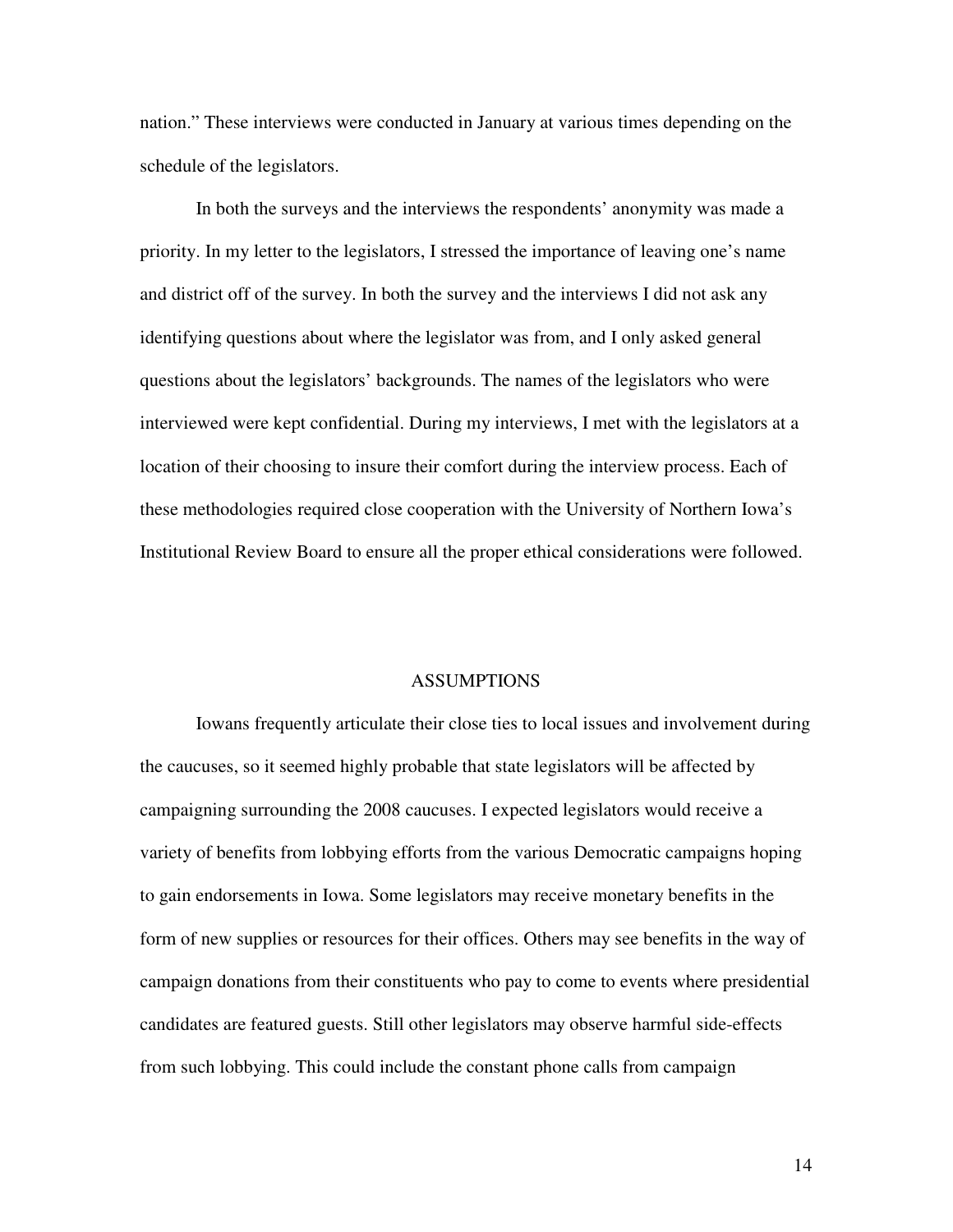organizations, the loss of support from constituents who back a different presidential candidate than the legislator, or the general distractions from the job of legislating that are innate during the caucus season.

#### SURVEY AND INTERVIEW RESULTS

 The legislators' surveys and interviews provided much insight into the involvement of state politicians in the caucus process. Of the 83 surveys sent in mid-December to all of the Democratic members of the Iowa legislature, 25 were completed and returned, for a response rate of 30%. I completed interviews with five legislators from both the House and Senate during the month of January. Three of the interviews were completed in person and two over the phone. Most were very willing to share their experiences during the months leading up to the Iowa caucuses. However, several legislators mentioned their concerns with sharing their experiences and having such personal information made public. Legislators B, C, and D were especially cautious in sharing information and needed increased assurance that every effort would be made to protect their identities.

#### *Endorsements*

All but one legislator from the survey results endorsed a candidate. (See Table 1) I expected more hesitation to endorse a candidate because of a fear that it would negatively impact some of their constituents. I was also interested to discover that one legislator endorsed Senator Dodd in spite of his low status in the polls – nationally and in Iowa. There were no endorsements for Governor Gravel or Representative Kucinich, and after further investigation it was an obvious result because neither put an emphasis on the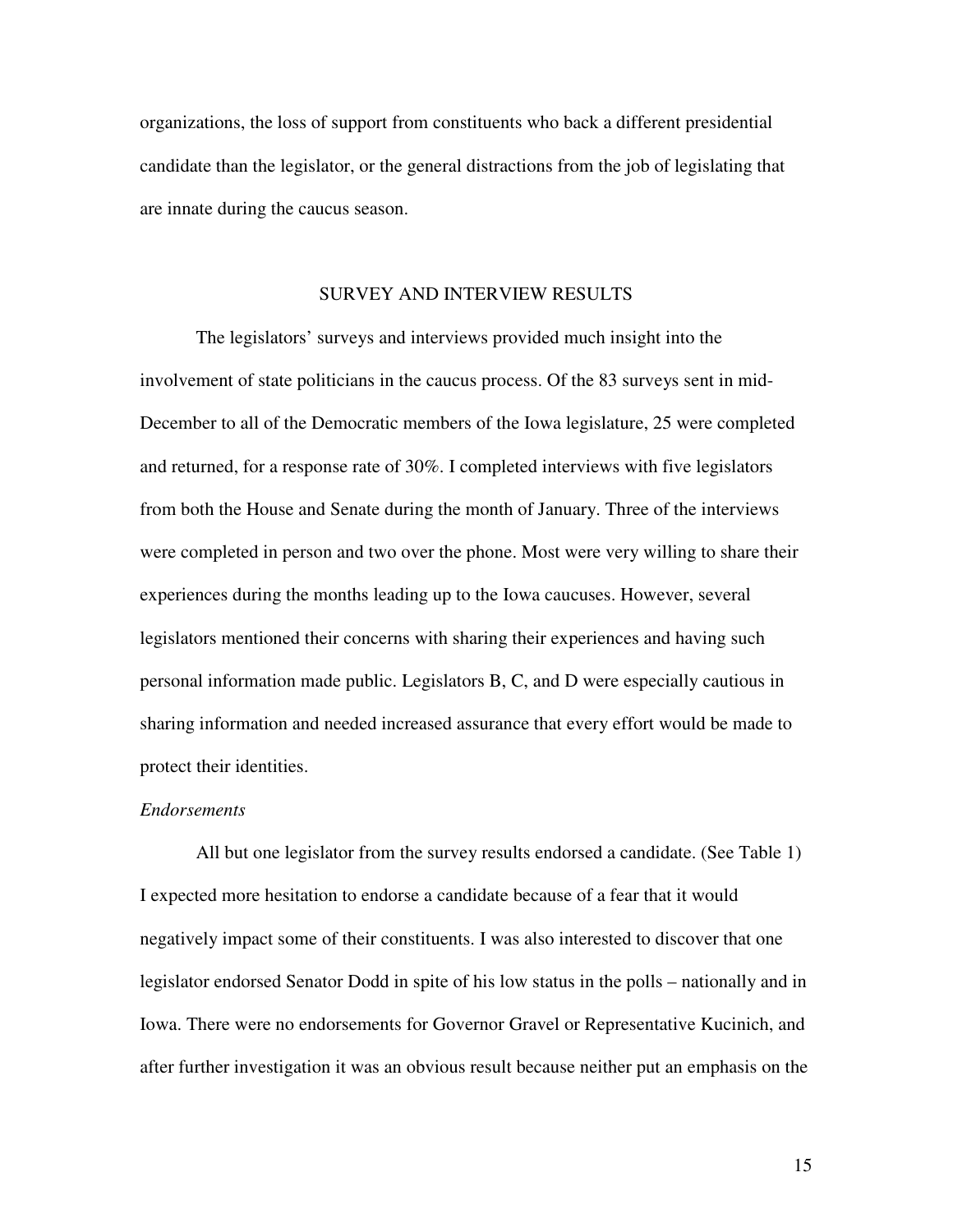Iowa caucus or securing the endorsements of Iowa's legislators. Senator Edwards received three endorsements, and both Senators Biden and Obama received six endorsements. Senator Clinton garnered the most support in my sample with a total of eight endorsements.

In my interview results, Legislators A and C endorsed Senator Biden, Legislator B endorsed Senator Obama, Legislator D endorsed Senator Edwards, and Legislator E endorsed Senator Dodd. (See Table 2) Most endorsements were made in late summer and early fall of 2007. Many legislators mentioned their desire to wait until later in the year to endorse to allow them more time to meet the candidates. The interviews served as a useful tool, allowing me to learn more about each legislator and their reasons for endorsing a particular candidate.

#### *Reasons for Endorsing a Candidate*

 Overall, the legislators endorsed their candidate because of the issues they represented. Legislators A and C chose to endorse Senator Biden because of this experience with foreign affairs and his stances on the economy and health care. Legislator C said his tenacity and honesty stood out among the rest and he was the least "politician" type of the potential candidates. Legislator B endorsed Senator Obama for many reasons, but indicated that it would cut down on the calls from various campaigns seeking an endorsement. Legislator B felt Obama was a different kind of candidate whose message was full of hope. Legislator B said their campaign styles were similar and stated, "I heard my voice in his voice." Legislator D endorsed Senator Edwards because their personal conversations led the legislator to believe he could be trusted. Also, Edwards' priorities of making college and health care affordable were important. Legislator D also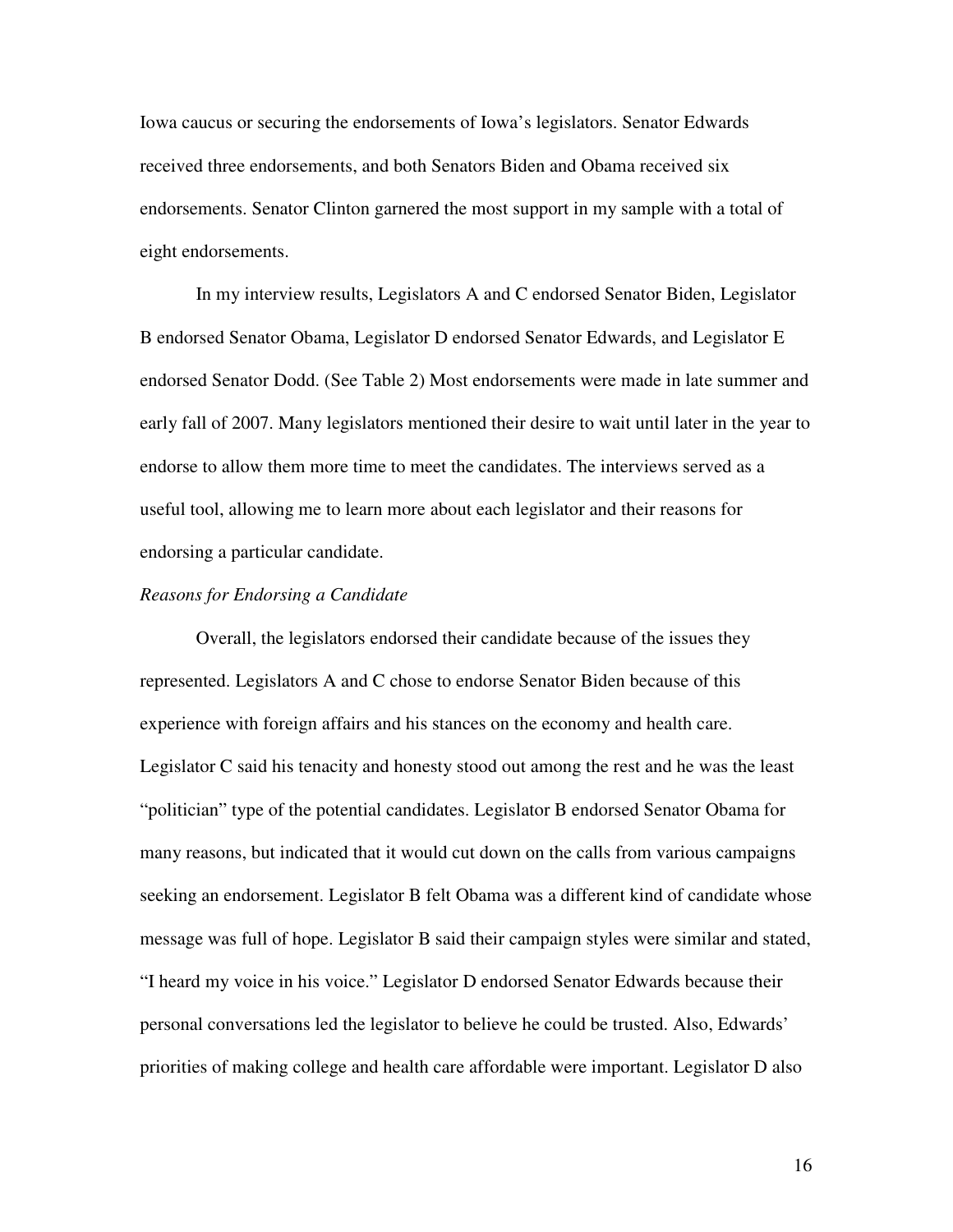built a relationship with Edward's local staff. Legislator E endorsed Senator Dodd because of "his breadth and depth of personal and professional experience." Legislator E admired Dodd's National Guard and Peace Corps experience, and felt that Dodd "understood the 'boots on the ground perspective.'"

#### *Patterns in Lobbying*

 The respondents were from a variety of backgrounds and various years of experience in the political realm. The interviewees explained a kind of understanding of the candidates because they understood what it takes to run a campaign. The respondents described the need to rely on one's party in order to be successful and the importance of grassroots organization, even at the local level.

 Respondents were asked to quantify the times they were contacted by each campaign and each candidate personally. Every survey and interview mentioned five campaigns as most organized and influential in their local communities, the campaigns were for Senators Biden, Clinton, Dodd, Edwards, and Obama. Most legislators indicated they had been contacted by all of the campaigns (with the exception of the Gravel and Kucinich campaigns). Most legislators had the opportunity to meet the candidates personally; all interview respondents mentioned an event for all state House and Senate members to meet the candidates personally in Des Moines. Some described personal phone calls and emails from the candidates themselves. Senators Biden, Clinton, Edwards, and Obama were among those who made it a priority to stay in touch with state legislators. Over 70% of the respondents believed they were influenced in their decision to endorse a candidate by the personal contact with that person.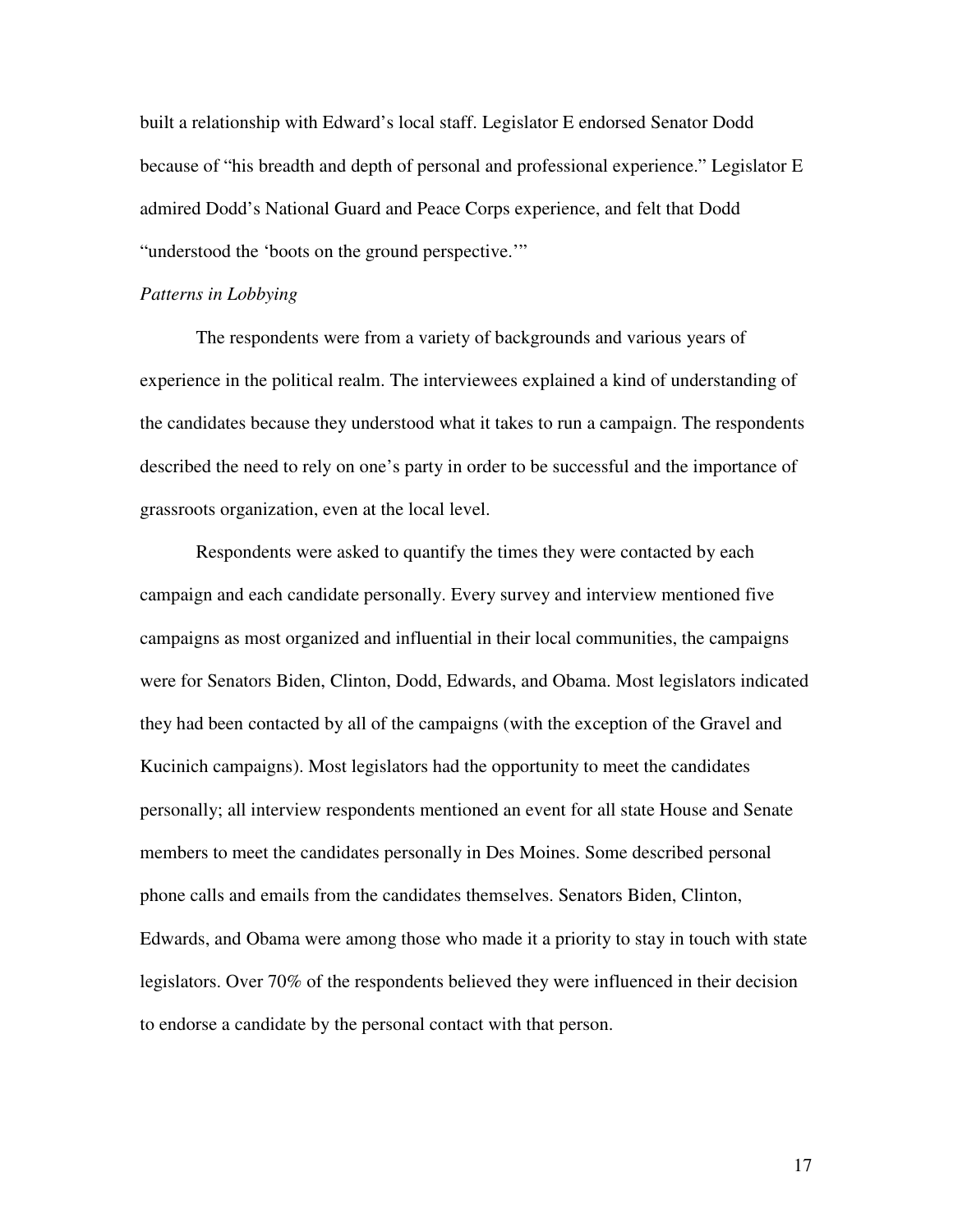Another trend in the data was the importance of participating in community events involving the candidates. Legislators felt it important to make themselves visible in the community during the caucus process as well as to learn more about the candidates for their own benefit. The respondents continued to go to such events even after endorsing a different candidate. 96% of the respondents participated in community events, and more than 50% participated in fundraisers for a wide variety of candidates.

 Almost half, 48% of the respondents had no candidates fundraise for their own campaigns. Many suggested that it would be immoral to endorse a candidate only if they contributed to one's personal campaign fund. Senator Biden did fundraisers for eight of the respondents, Senators Dodd and Edwards participated in four fundraisers, Senator Clinton in three, Senator Obama in two, and Governor Richardson in one fundraiser.

The surveys and interviews also asked the legislators opinions on the date of the 2008 Iowa Caucus. While 80% felt the date of January  $3<sup>rd</sup>$  was too early, more than 50% felt it likely to very likely for Iowa to maintain its "first in the nation" status.

 Personal contact and alignment of personal views were by far the most important factors in endorsing a candidate. The legislators felt their own constituents' opinions were not a top priority in determining who to endorse. Most felt their constituents may have differing opinions, but would understand that the endorsement is a personal decision. Approximately 92% of the legislators felt somewhat to slightly influenced by their constituents in how they presented their endorsement to the community. Over 75% of the respondents felt little to no impact on their jobs as legislators during the campaigning preceding the Iowa caucuses.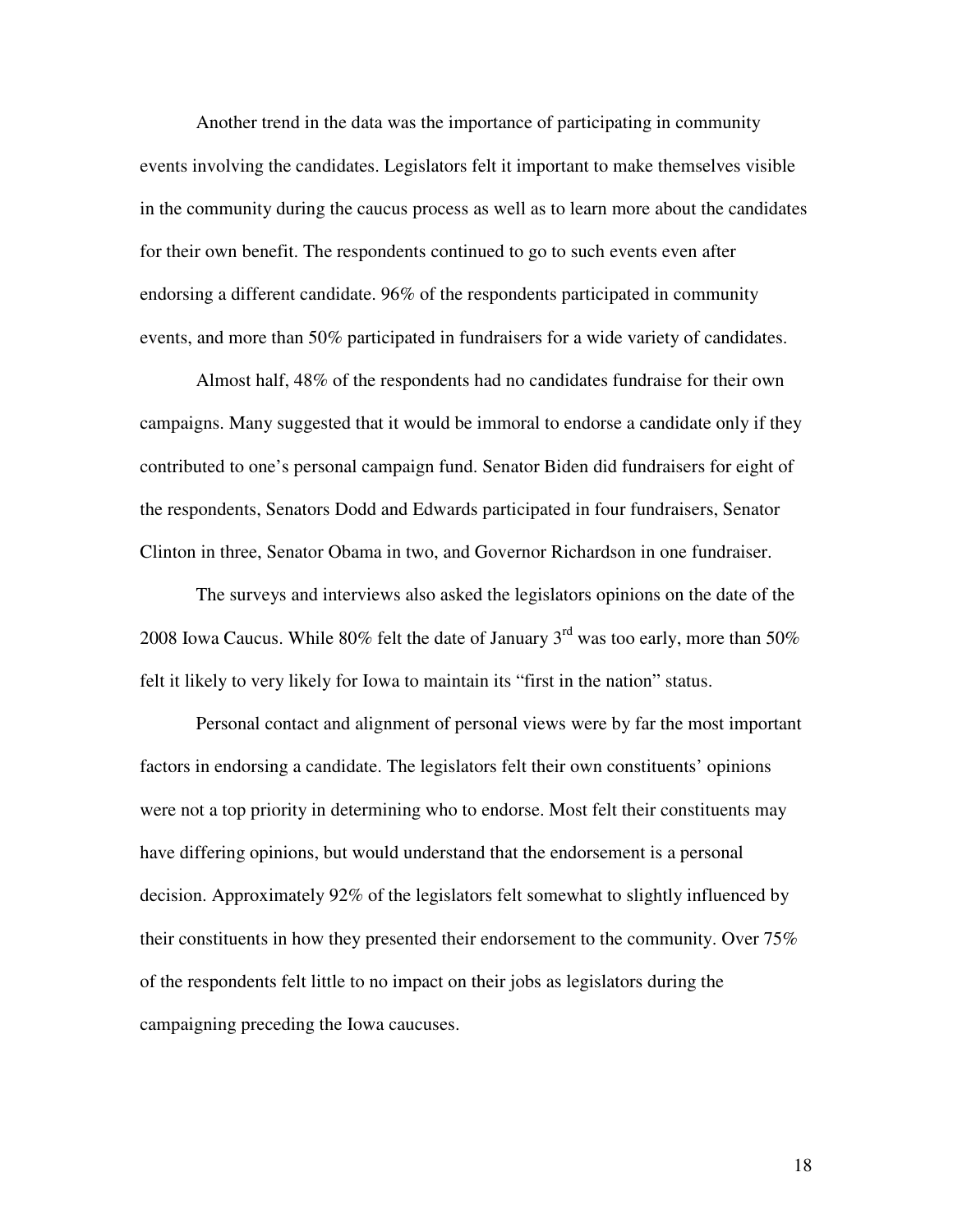#### *Benefits of Caucuses*

 The experience of the caucus, as a whole, was perceived positively by the legislators; 21 said they were positively affected and four felt neither positively nor negatively affected. Several benefits were mentioned, for Iowa and for the legislators personally. Every respondent mentioned the money and exposure Iowa receives from the caucuses. Legislator A said the caucus system is "exactly the way government was designed to work."

 Apart from the benefits received by every Iowan, state legislators have more personal contact with the candidates. The respondents described this as an opportunity to get to know what kind of a person the candidate was, not just the type of politician he or she would be to the public. The respondents also felt the exposure they received for being at local events, endorsing a candidate, and actively recruiting supporters for a candidate was a benefit of the caucuses. Several respondents noted their pictures were in local papers and articles were written about their endorsements. The legislators also mentioned the occasion to learn more about national issues. Legislator C said the candidates' campaigns offered ideas for how to raise money and learn about the process of campaigning. All of the legislators were adamant to state that no promises made between themselves and the candidates; however, Legislator A did receive a check from Unite Our State, Senator Biden's PAC. All interviewed legislators agreed that the candidates' presence in Iowa brought attention to Iowa issues.

#### *Harms of Caucuses*

 Just as most Iowans feel the caucus process is too long, legislators also felt it takes up too much time, especially with the current front-loading in the nomination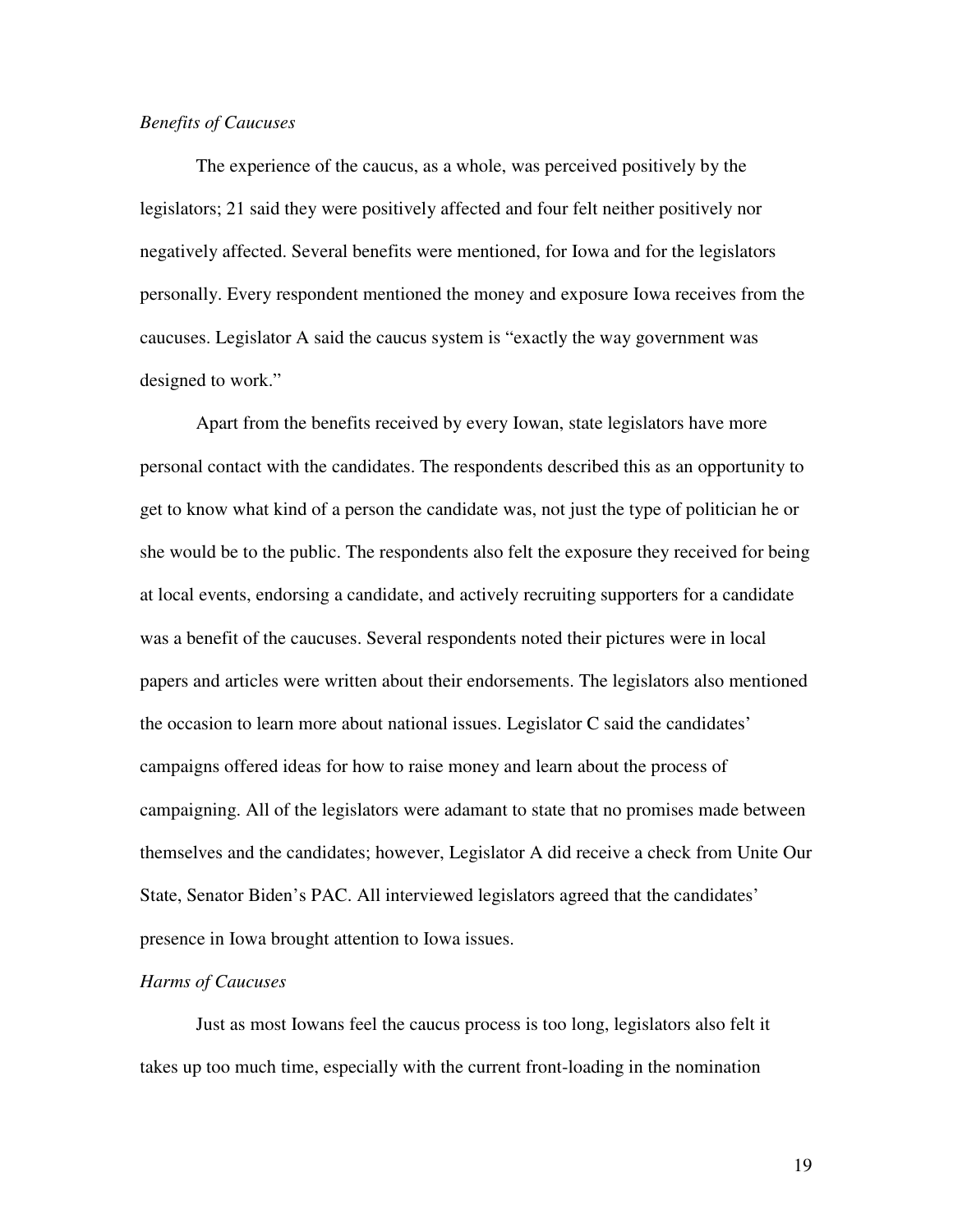process. Several legislators also mentioned the cost of campaigning in today's society. Legislator D estimated \$250,000 was spent on their local campaign and commented that it was outrageous. A few legislators noted the potential risk of endorsing a candidate because it could possibly offend their constituents, but most thought endorsing a candidate was worth the risk. Lastly, respondents felt that the frequent contact was irritating, but necessary. They did not feel it distracted them from their jobs as legislators, but added to their responsibilities.

## IMPLICATIONS AND SIGNIFICANCE

The purpose of this thesis has been to provide a better understanding of the caucus system as a whole by developing awareness for how state politicians are affected, influenced, and possibly hindered by caucus campaigns in Iowa. The results gained from this research provide insight into the larger fields of Iowa politics and presidential elections. The results could potentially be utilized by campaigns to find the best ways to target local politicians and gain their support. This thesis also may show the ways in which campaigning for the Iowa caucuses is more intricate than a strictly grassroots model where meeting citizens is the only concern. Gaining support for the Iowa caucuses involves shaking a lot of hands, going to many local events, and gaining the support of state politicians. While an endorsement from a state politician can only help a candidate, meeting constituents from themselves is more important. Legislator B indicated that his constituents would rather meet a candidate for themselves than read about his endorsement. Legislator E said, "My influence only goes so far; we all have the freedom to decide which is healthy."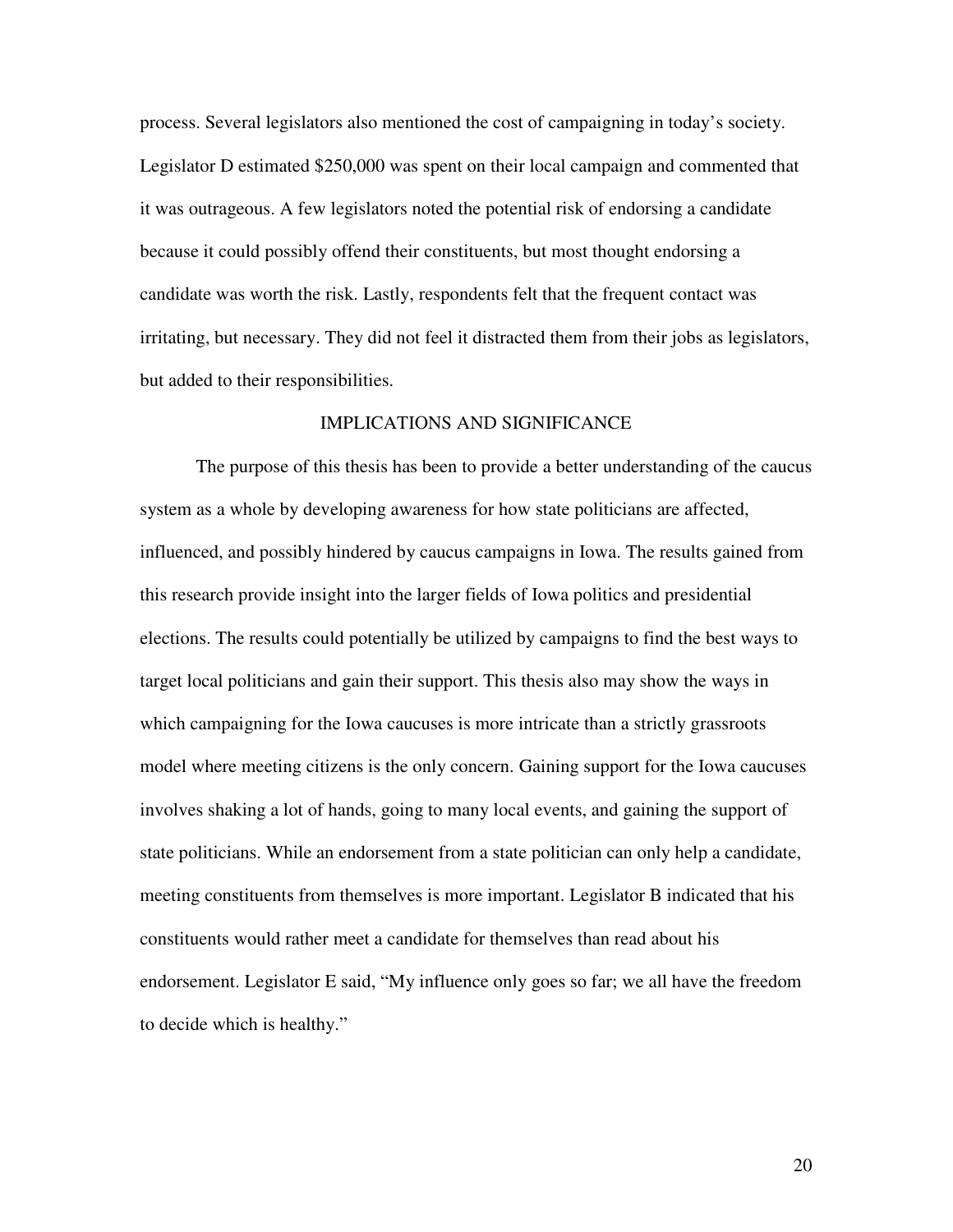## APPENDIX A

## **Presidential Campaigns during the 2008 Iowa Caucuses**

\_\_\_\_\_\_\_\_\_\_\_\_\_\_\_\_\_\_\_\_\_\_\_\_\_\_\_\_\_\_\_\_\_\_\_\_\_\_\_\_\_\_\_\_\_\_\_\_\_\_\_\_\_\_\_\_\_\_\_\_\_\_\_\_\_\_\_\_\_

Please respond to the following basic demographic information.

- 1. Where were you born?
- 2. How many years have you lived in Iowa? 0-10 years 11-20 years 21-30 years More than 30 years
- 3. How many years have you been a registered Democrat? 0-5 years 6-10 years 11-15 years 16-20 years 21-25 years 26-30 years More than 30 years
- 4. Are you a member of the Iowa House or the Iowa Senate legislature? Iowa House member Iowa Senate member
- 5. Besides being a state legislator, do you have another occupation? If so, please indicate your other occupation.

\_\_\_\_\_\_\_\_\_\_\_\_\_\_\_\_\_\_\_\_\_\_\_\_\_\_\_\_\_\_\_\_\_\_\_\_\_\_\_\_\_\_\_\_\_\_\_\_\_\_\_\_\_\_\_\_\_\_\_\_\_\_\_\_\_\_\_\_\_

\_\_\_\_\_\_\_\_\_\_\_\_\_\_\_\_\_\_\_\_\_\_\_\_\_\_\_\_\_\_\_\_\_\_\_\_\_\_\_\_\_\_\_\_\_\_\_\_\_\_\_\_\_\_\_\_\_\_\_\_\_\_\_\_\_\_\_\_\_

- 6. What was the year of your first election to the state legislature?
- 7. At what age did you first run for political office, including, but not limited to, the state legislature?

\_\_\_\_\_\_\_\_\_\_\_\_\_\_\_\_\_\_\_\_\_\_\_\_\_\_\_\_\_\_\_\_\_\_\_\_\_\_\_\_\_\_\_\_\_\_\_\_\_\_\_\_\_\_\_\_\_\_\_\_\_\_\_\_\_\_\_\_\_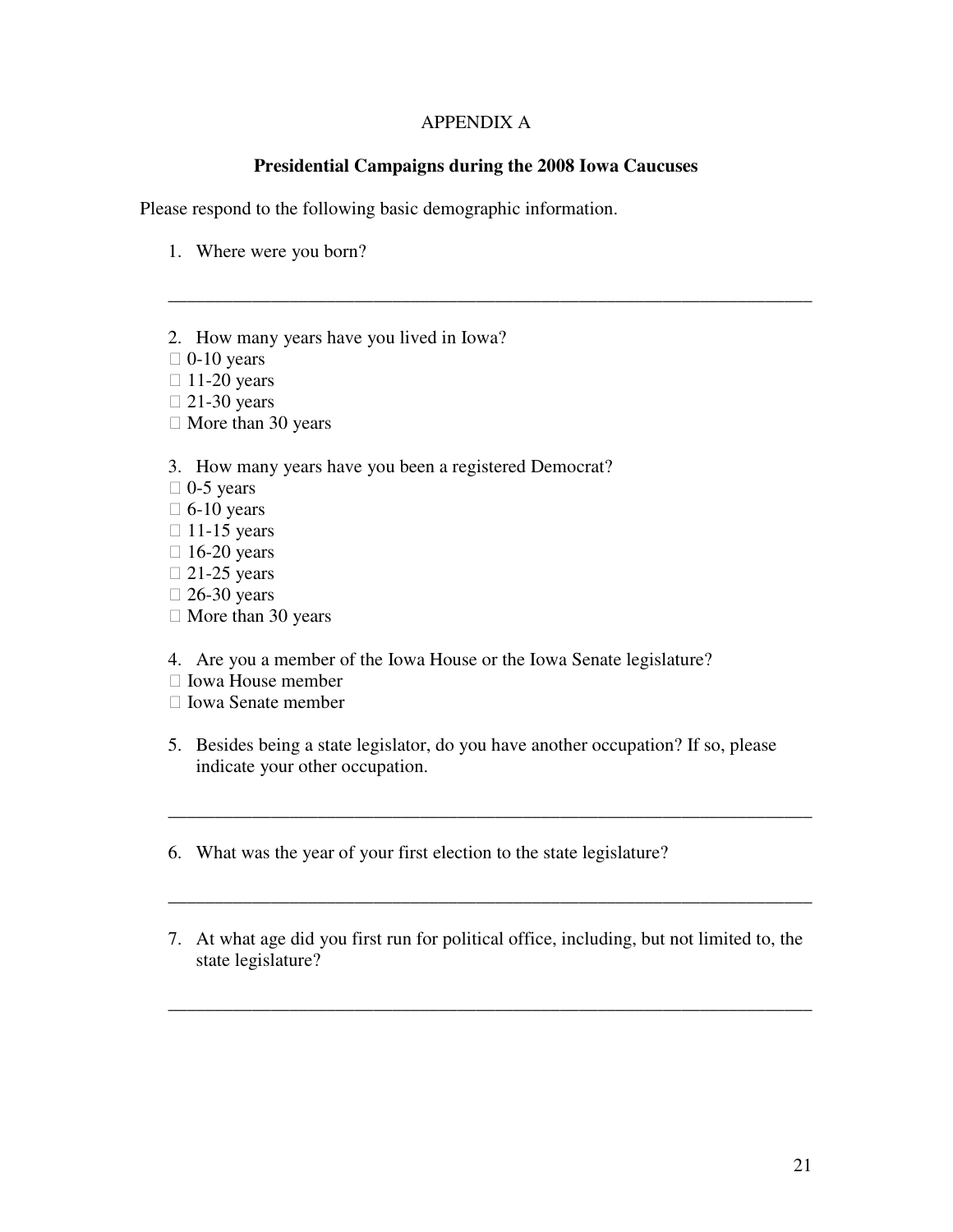8. Were you politically active before you ran for political office? (This includes, but is not limited to, attending political functions, contacting political officials, working for campaigns/local referendums, or volunteering for campaigns/interest groups.) Yes

No

9. How often do you read a national daily newspaper for political information? Daily Frequently (2-3 times a week) Occasionally (about once a week) Rarely

Never

10. Have you participated in the Iowa caucuses during presidential elections before? If so, how many times?

 Yes No

\_\_\_\_ Number of times

11. Have you been lobbied by any presidential candidates or their campaigns to endorse them as a candidate? Yes No

## **If you answered "yes" to Question 11, please answer Questions 12-15.**

12. Please mark which of the following candidates' *campaigns* have asked for your support in their Iowa campaigns. Check all that apply. Joe Biden Hillary Clinton Chris Dodd John Edwards Mike Gravel Dennis Kucinich Barack Obama Bill Richardson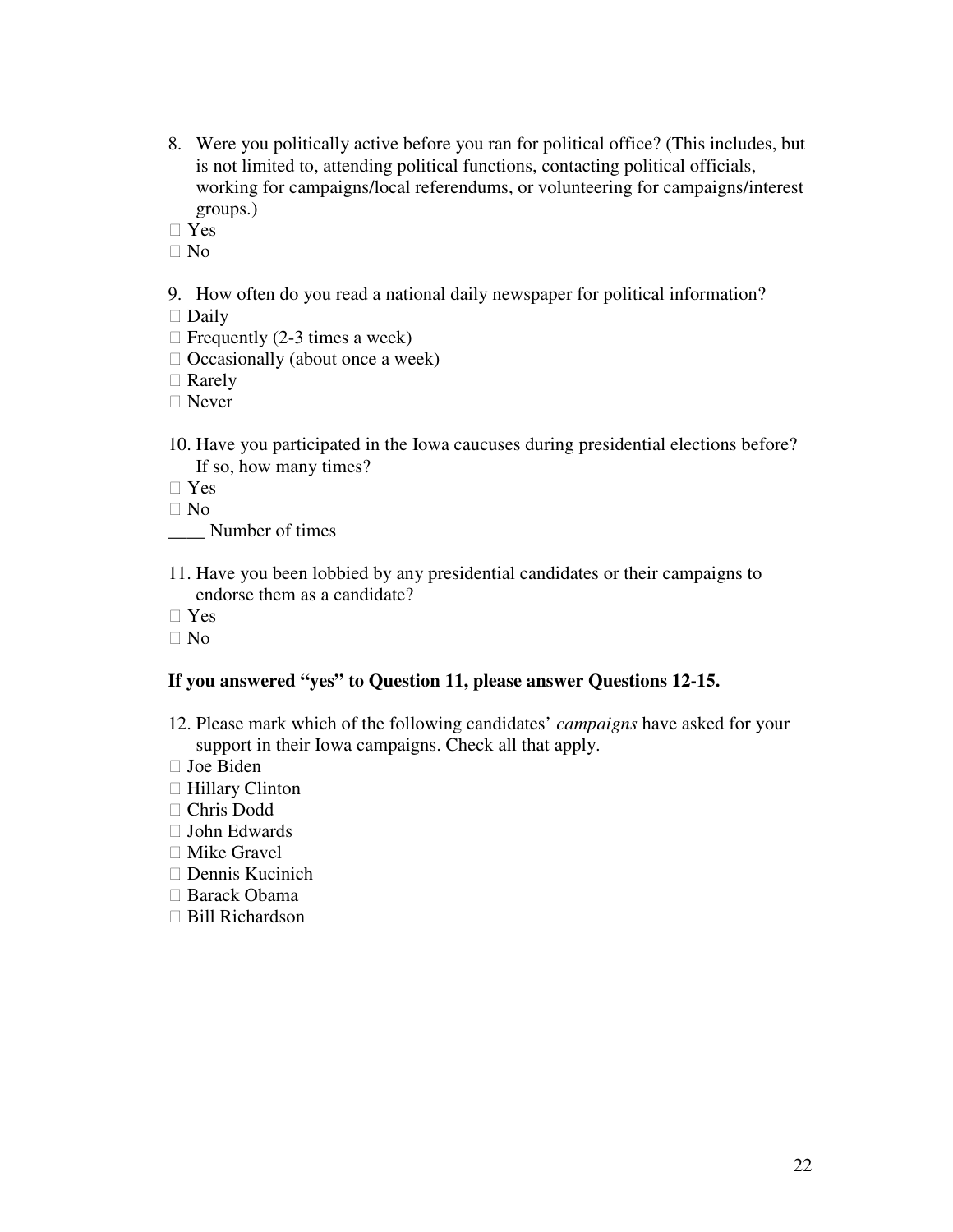- 13. Please indicate the approximate number of times you have been contacted by each of the following candidates' *campaigns*.
- \_\_\_\_ Joe Biden
- \_\_\_\_ Hillary Clinton
- \_\_\_\_ Chris Dodd
- \_\_\_\_ John Edwards
- \_\_\_\_ Mike Gravel
- \_\_\_\_ Dennis Kucinich
- \_\_\_\_ Barack Obama
- \_\_\_\_ Bill Richardson
- 14. Have you been personally contacted by any of the following *candidates*? Check all that apply.

 Joe Biden Hillary Clinton Chris Dodd John Edwards Mike Gravel Dennis Kucinich Barack Obama Bill Richardson

- 15. Please indicate the approximate number of times you have been personally contacted by each of the following *candidates*.
- \_\_\_\_ Joe Biden
- \_\_\_\_ Hillary Clinton
- \_\_\_\_ Chris Dodd
- \_\_\_\_ John Edwards
- \_\_\_\_ Mike Gravel
- \_\_\_\_ Dennis Kucinich
- \_\_\_\_ Barack Obama
- \_\_\_\_ Bill Richardson

16. Have you chosen to endorse any candidate yet? If so, which candidate?

Yes

 Joe Biden Hillary Clinton Chris Dodd John Edwards Mike Gravel Dennis Kucinich Barack Obama Bill Richardson

No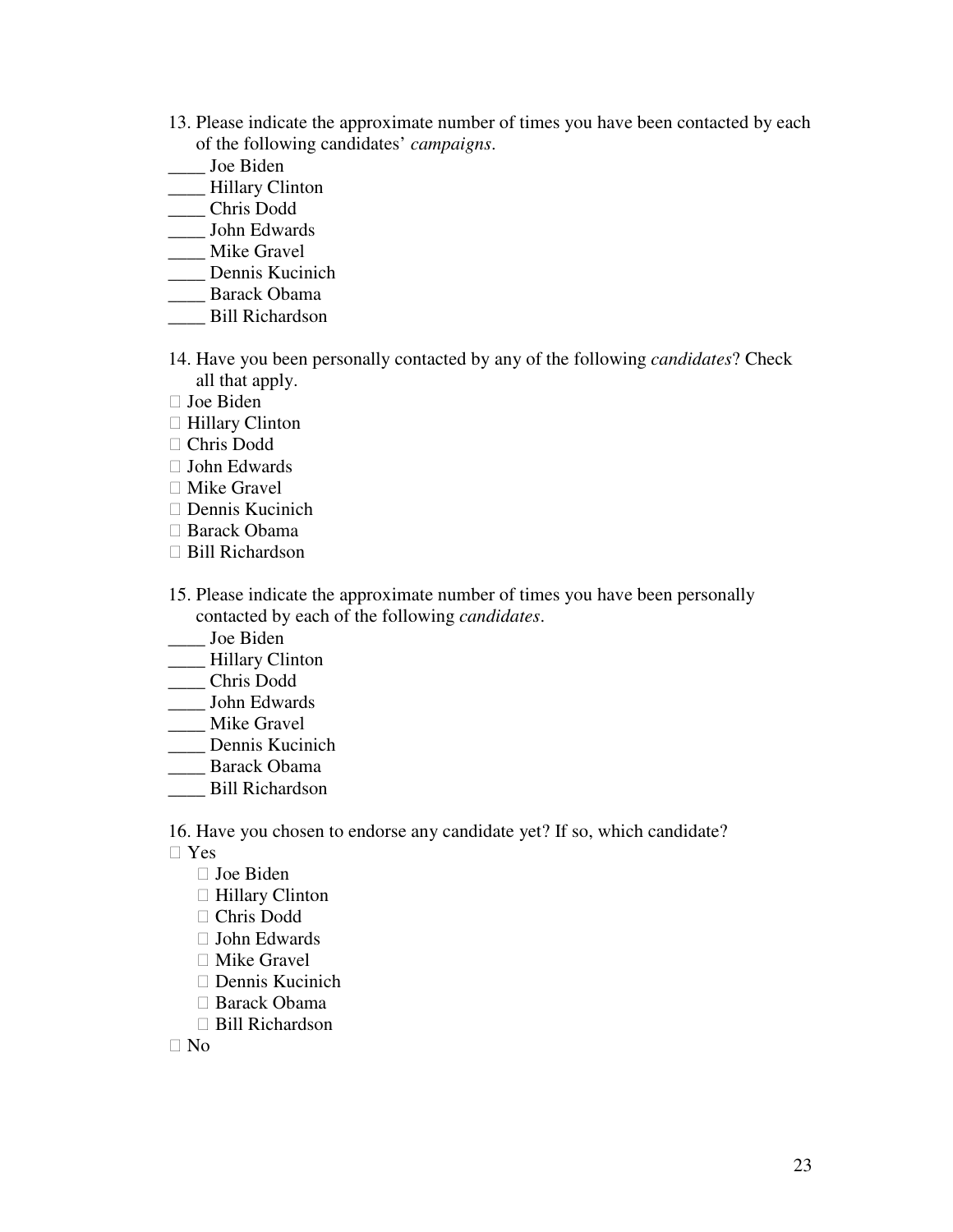## **If you answered "yes" to Question 16, please go on to Question 17 and skip Questions 20 and 21.**

## **If you answered "no" to Question 16, please go on to Question 20.**

17. If you answered "yes" to Question 16, please describe why you chose to endorse that particular candidate.

\_\_\_\_\_\_\_\_\_\_\_\_\_\_\_\_\_\_\_\_\_\_\_\_\_\_\_\_\_\_\_\_\_\_\_\_\_\_\_\_\_\_\_\_\_\_\_\_\_\_\_\_\_\_\_\_\_\_\_\_\_\_\_\_\_\_\_\_\_

\_\_\_\_\_\_\_\_\_\_\_\_\_\_\_\_\_\_\_\_\_\_\_\_\_\_\_\_\_\_\_\_\_\_\_\_\_\_\_\_\_\_\_\_\_\_\_\_\_\_\_\_\_\_\_\_\_\_\_\_\_\_\_\_\_\_\_\_\_

\_\_\_\_\_\_\_\_\_\_\_\_\_\_\_\_\_\_\_\_\_\_\_\_\_\_\_\_\_\_\_\_\_\_\_\_\_\_\_\_\_\_\_\_\_\_\_\_\_\_\_\_\_\_\_\_\_\_\_\_\_\_\_\_\_\_\_\_\_

\_\_\_\_\_\_\_\_\_\_\_\_\_\_\_\_\_\_\_\_\_\_\_\_\_\_\_\_\_\_\_\_\_\_\_\_\_\_\_\_\_\_\_\_\_\_\_\_\_\_\_\_\_\_\_\_\_\_\_\_\_\_\_\_\_\_\_\_\_

18. If you did endorse a particular candidate, when did you give your endorsement?

\_\_\_\_\_\_\_\_\_\_\_\_\_\_\_\_\_\_\_\_\_\_\_\_\_\_\_\_\_\_\_\_\_\_\_\_\_\_\_\_\_\_\_\_\_\_\_\_\_\_\_\_\_\_\_\_\_\_\_\_\_\_\_\_\_\_\_\_\_

\_\_\_\_\_\_\_\_\_\_\_\_\_\_\_\_\_\_\_\_\_\_\_\_\_\_\_\_\_\_\_\_\_\_\_\_\_\_\_\_\_\_\_\_\_\_\_\_\_\_\_\_\_\_\_\_\_\_\_\_\_\_\_\_\_\_\_\_\_

19. If you did endorse a particular candidate, was your decision impacted by any personal contact to you by the candidate? If so, please explain. Yes No

20. If you answered "no" to Question 16, please describe why you have chosen not to endorse any candidate thus far?

\_\_\_\_\_\_\_\_\_\_\_\_\_\_\_\_\_\_\_\_\_\_\_\_\_\_\_\_\_\_\_\_\_\_\_\_\_\_\_\_\_\_\_\_\_\_\_\_\_\_\_\_\_\_\_\_\_\_\_\_\_\_\_\_\_\_\_\_\_

\_\_\_\_\_\_\_\_\_\_\_\_\_\_\_\_\_\_\_\_\_\_\_\_\_\_\_\_\_\_\_\_\_\_\_\_\_\_\_\_\_\_\_\_\_\_\_\_\_\_\_\_\_\_\_\_\_\_\_\_\_\_\_\_\_\_\_\_\_

\_\_\_\_\_\_\_\_\_\_\_\_\_\_\_\_\_\_\_\_\_\_\_\_\_\_\_\_\_\_\_\_\_\_\_\_\_\_\_\_\_\_\_\_\_\_\_\_\_\_\_\_\_\_\_\_\_\_\_\_\_\_\_\_\_\_\_\_\_

\_\_\_\_\_\_\_\_\_\_\_\_\_\_\_\_\_\_\_\_\_\_\_\_\_\_\_\_\_\_\_\_\_\_\_\_\_\_\_\_\_\_\_\_\_\_\_\_\_\_\_\_\_\_\_\_\_\_\_\_\_\_\_\_\_\_\_\_\_

\_\_\_\_\_\_\_\_\_\_\_\_\_\_\_\_\_\_\_\_\_\_\_\_\_\_\_\_\_\_\_\_\_\_\_\_\_\_\_\_\_\_\_\_\_\_\_\_\_\_\_\_\_\_\_\_\_\_\_\_\_\_\_\_\_\_\_\_\_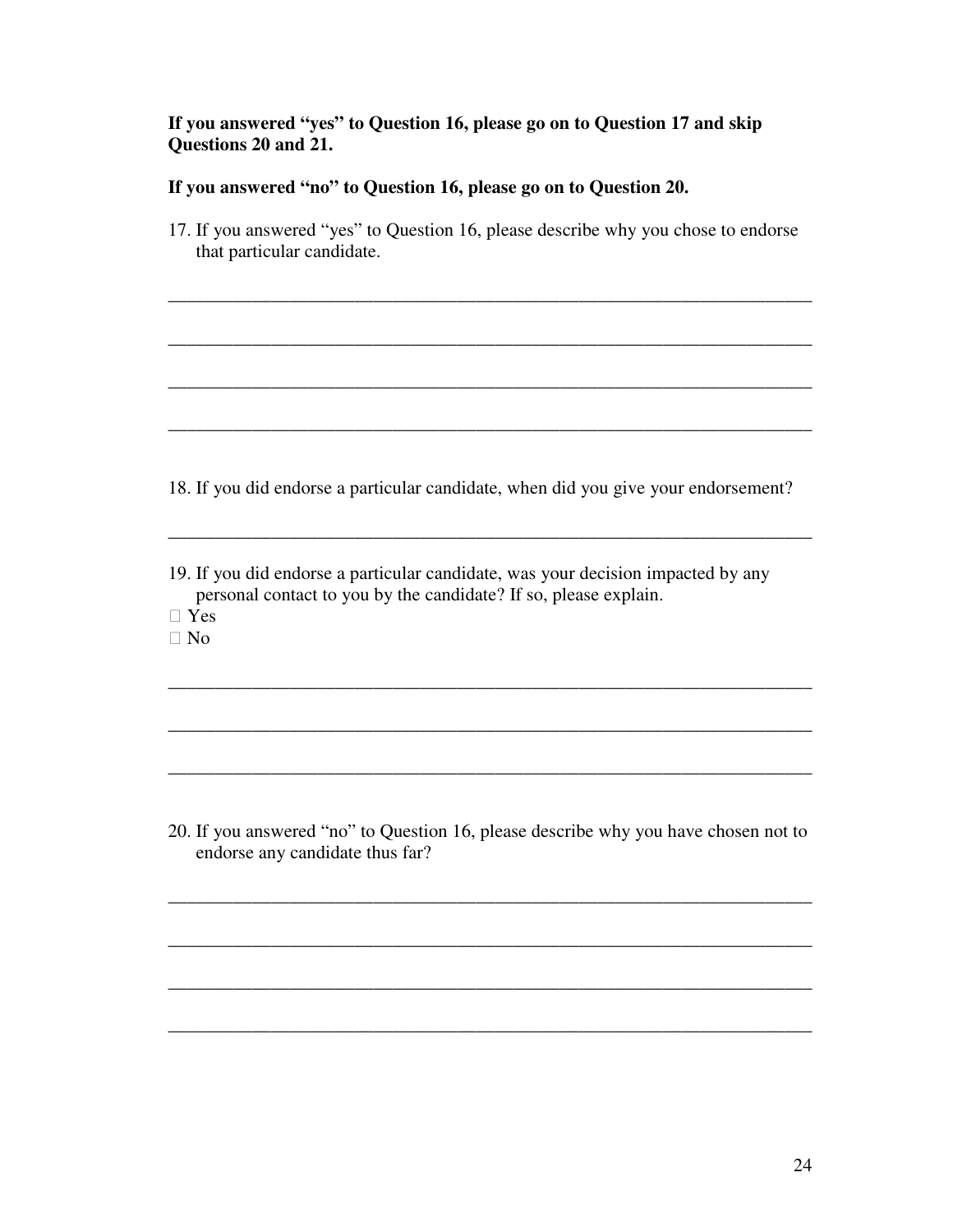21. If you have not endorsed any candidate, do you plan to do so in the future? Why or why not?

\_\_\_\_\_\_\_\_\_\_\_\_\_\_\_\_\_\_\_\_\_\_\_\_\_\_\_\_\_\_\_\_\_\_\_\_\_\_\_\_\_\_\_\_\_\_\_\_\_\_\_\_\_\_\_\_\_\_\_\_\_\_\_\_\_\_\_\_\_

\_\_\_\_\_\_\_\_\_\_\_\_\_\_\_\_\_\_\_\_\_\_\_\_\_\_\_\_\_\_\_\_\_\_\_\_\_\_\_\_\_\_\_\_\_\_\_\_\_\_\_\_\_\_\_\_\_\_\_\_\_\_\_\_\_\_\_\_\_

\_\_\_\_\_\_\_\_\_\_\_\_\_\_\_\_\_\_\_\_\_\_\_\_\_\_\_\_\_\_\_\_\_\_\_\_\_\_\_\_\_\_\_\_\_\_\_\_\_\_\_\_\_\_\_\_\_\_\_\_\_\_\_\_\_\_\_\_\_

\_\_\_\_\_\_\_\_\_\_\_\_\_\_\_\_\_\_\_\_\_\_\_\_\_\_\_\_\_\_\_\_\_\_\_\_\_\_\_\_\_\_\_\_\_\_\_\_\_\_\_\_\_\_\_\_\_\_\_\_\_\_\_\_\_\_\_\_\_

22. Have you participated in any fundraisers for a candidate? Please indicate in which candidates' fundraisers you have participated. Check all that apply.

Yes

 Joe Biden Hillary Clinton Chris Dodd John Edwards Mike Gravel Dennis Kucinich Barack Obama Bill Richardson

No

23. Have any of the following presidential candidates participated in fundraisers for you? Please check all that apply.

Yes

 Joe Biden Hillary Clinton Chris Dodd John Edwards Mike Gravel Dennis Kucinich Barack Obama Bill Richardson

No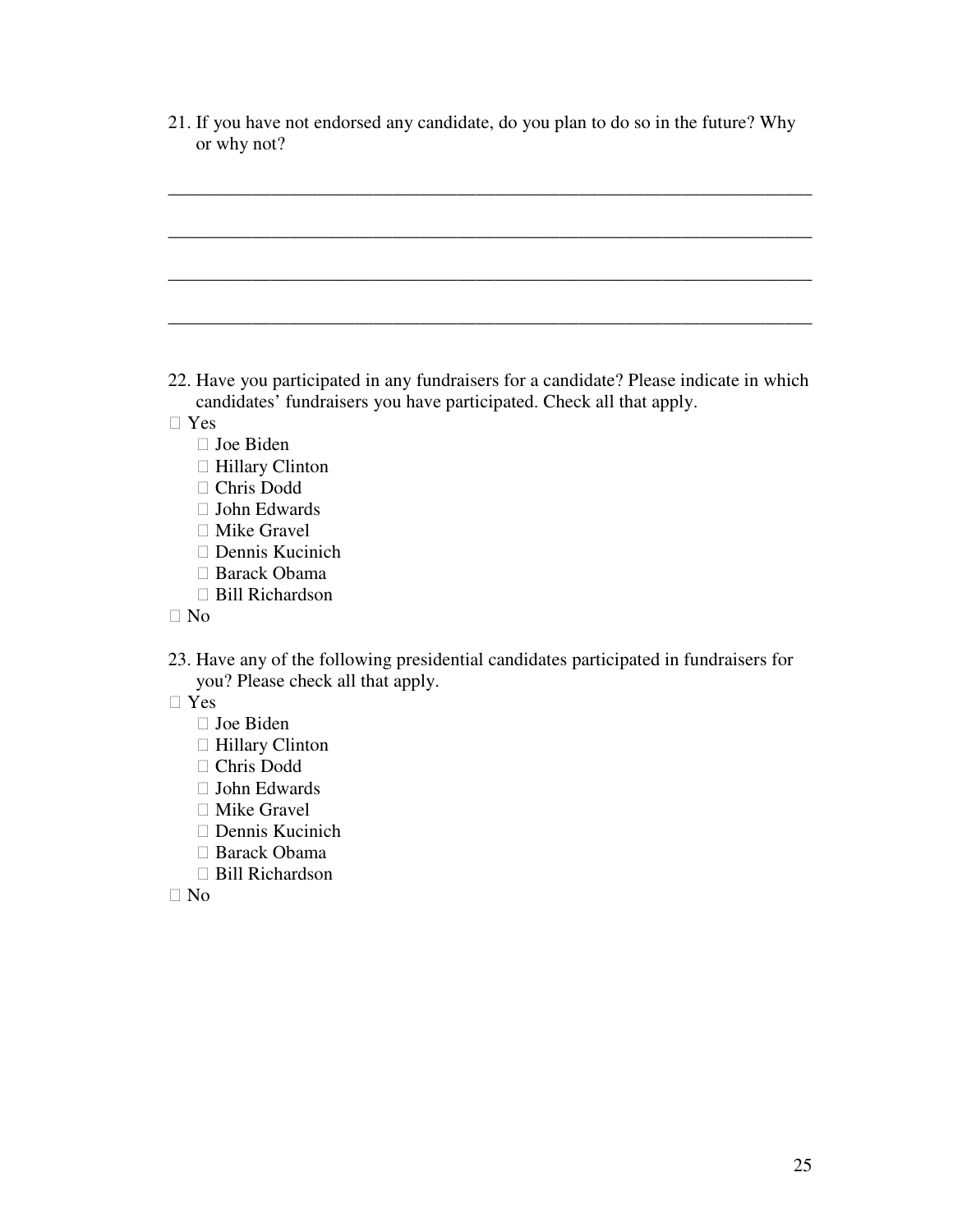24. Have you participated in any community events/appearances for a candidate? Please indicate in which candidates' events/appearances you have participated. Check all that apply.

Yes

 Joe Biden Hillary Clinton Chris Dodd John Edwards Mike Gravel Dennis Kucinich Barack Obama Bill Richardson

No

25. Have you organized any fundraisers or events for a particular candidate? Please indicate for which candidates you have taken on an organizational role.

Yes

 Joe Biden Hillary Clinton Chris Dodd John Edwards Mike Gravel Dennis Kucinich Barack Obama Bill Richardson

No

- 26. Overall, do you believe you, as a legislator, have been positively or negatively affected by the presidential campaigns? Positively Negatively Neither positively nor negatively
- 27. Overall, do you believe Iowa as been positively or negatively affected by the presidential campaigns? Positively Negatively Neither positively nor negatively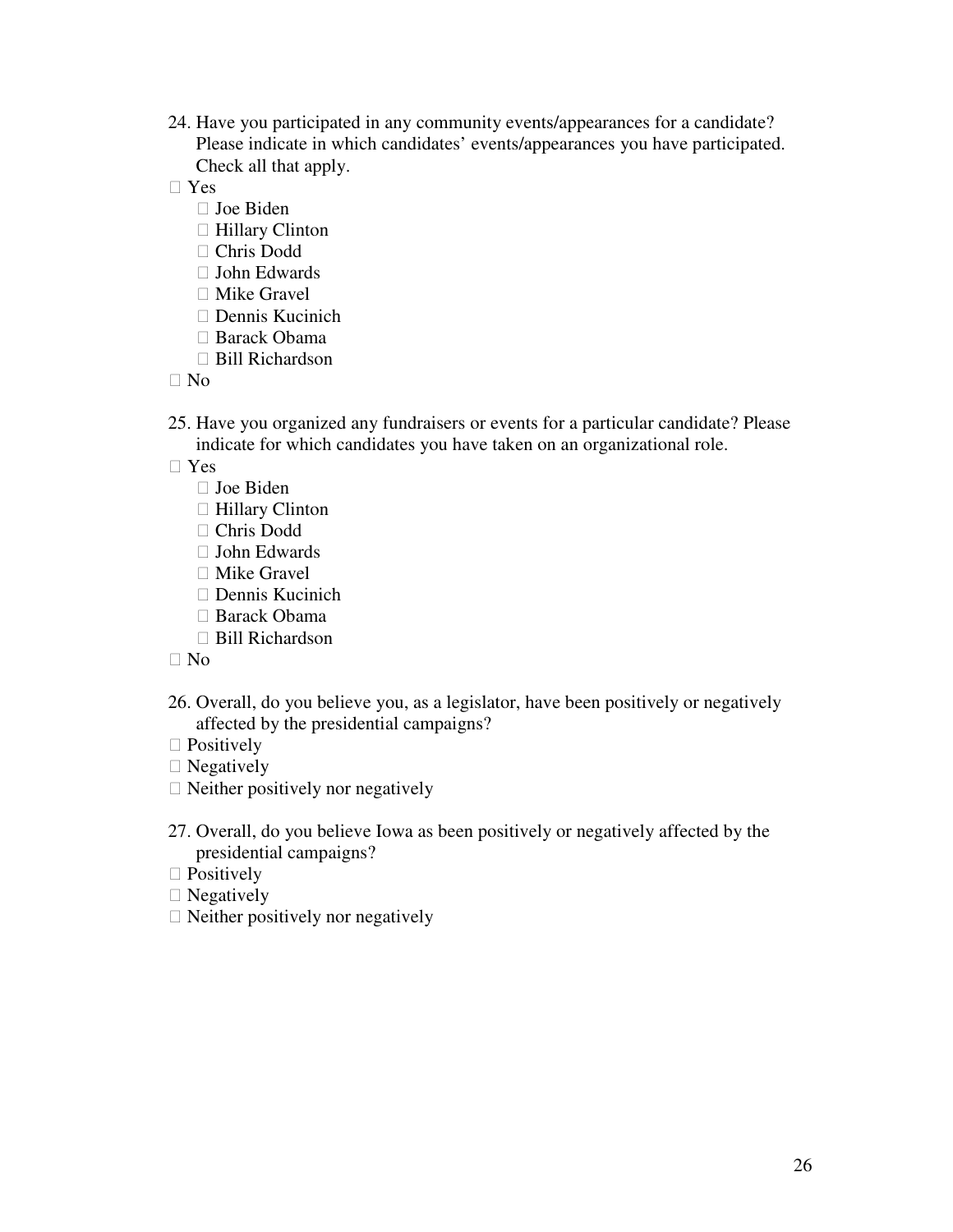| 28. What kind of advantages do Iowans receive from the campaigns in their efforts to |
|--------------------------------------------------------------------------------------|
| secure voters for the caucuses?                                                      |

\_\_\_\_\_\_\_\_\_\_\_\_\_\_\_\_\_\_\_\_\_\_\_\_\_\_\_\_\_\_\_\_\_\_\_\_\_\_\_\_\_\_\_\_\_\_\_\_\_\_\_\_\_\_\_\_\_\_\_\_\_\_\_\_\_\_\_\_\_

\_\_\_\_\_\_\_\_\_\_\_\_\_\_\_\_\_\_\_\_\_\_\_\_\_\_\_\_\_\_\_\_\_\_\_\_\_\_\_\_\_\_\_\_\_\_\_\_\_\_\_\_\_\_\_\_\_\_\_\_\_\_\_\_\_\_\_\_\_

\_\_\_\_\_\_\_\_\_\_\_\_\_\_\_\_\_\_\_\_\_\_\_\_\_\_\_\_\_\_\_\_\_\_\_\_\_\_\_\_\_\_\_\_\_\_\_\_\_\_\_\_\_\_\_\_\_\_\_\_\_\_\_\_\_\_\_\_\_

\_\_\_\_\_\_\_\_\_\_\_\_\_\_\_\_\_\_\_\_\_\_\_\_\_\_\_\_\_\_\_\_\_\_\_\_\_\_\_\_\_\_\_\_\_\_\_\_\_\_\_\_\_\_\_\_\_\_\_\_\_\_\_\_\_\_\_\_\_

29. What kind of harms/distractions do Iowans receive from the campaigns in their efforts to secure voters for the caucuses?

\_\_\_\_\_\_\_\_\_\_\_\_\_\_\_\_\_\_\_\_\_\_\_\_\_\_\_\_\_\_\_\_\_\_\_\_\_\_\_\_\_\_\_\_\_\_\_\_\_\_\_\_\_\_\_\_\_\_\_\_\_\_\_\_\_\_\_\_\_

\_\_\_\_\_\_\_\_\_\_\_\_\_\_\_\_\_\_\_\_\_\_\_\_\_\_\_\_\_\_\_\_\_\_\_\_\_\_\_\_\_\_\_\_\_\_\_\_\_\_\_\_\_\_\_\_\_\_\_\_\_\_\_\_\_\_\_\_\_

\_\_\_\_\_\_\_\_\_\_\_\_\_\_\_\_\_\_\_\_\_\_\_\_\_\_\_\_\_\_\_\_\_\_\_\_\_\_\_\_\_\_\_\_\_\_\_\_\_\_\_\_\_\_\_\_\_\_\_\_\_\_\_\_\_\_\_\_\_

\_\_\_\_\_\_\_\_\_\_\_\_\_\_\_\_\_\_\_\_\_\_\_\_\_\_\_\_\_\_\_\_\_\_\_\_\_\_\_\_\_\_\_\_\_\_\_\_\_\_\_\_\_\_\_\_\_\_\_\_\_\_\_\_\_\_\_\_\_

30. What kind of advantages/benefits do you, as a legislator, receive from the campaigns in their efforts to secure your endorsement? How are these advantages different from those seen by ordinary Iowans?

\_\_\_\_\_\_\_\_\_\_\_\_\_\_\_\_\_\_\_\_\_\_\_\_\_\_\_\_\_\_\_\_\_\_\_\_\_\_\_\_\_\_\_\_\_\_\_\_\_\_\_\_\_\_\_\_\_\_\_\_\_\_\_\_\_\_\_\_\_

\_\_\_\_\_\_\_\_\_\_\_\_\_\_\_\_\_\_\_\_\_\_\_\_\_\_\_\_\_\_\_\_\_\_\_\_\_\_\_\_\_\_\_\_\_\_\_\_\_\_\_\_\_\_\_\_\_\_\_\_\_\_\_\_\_\_\_\_\_

\_\_\_\_\_\_\_\_\_\_\_\_\_\_\_\_\_\_\_\_\_\_\_\_\_\_\_\_\_\_\_\_\_\_\_\_\_\_\_\_\_\_\_\_\_\_\_\_\_\_\_\_\_\_\_\_\_\_\_\_\_\_\_\_\_\_\_\_\_

\_\_\_\_\_\_\_\_\_\_\_\_\_\_\_\_\_\_\_\_\_\_\_\_\_\_\_\_\_\_\_\_\_\_\_\_\_\_\_\_\_\_\_\_\_\_\_\_\_\_\_\_\_\_\_\_\_\_\_\_\_\_\_\_\_\_\_\_\_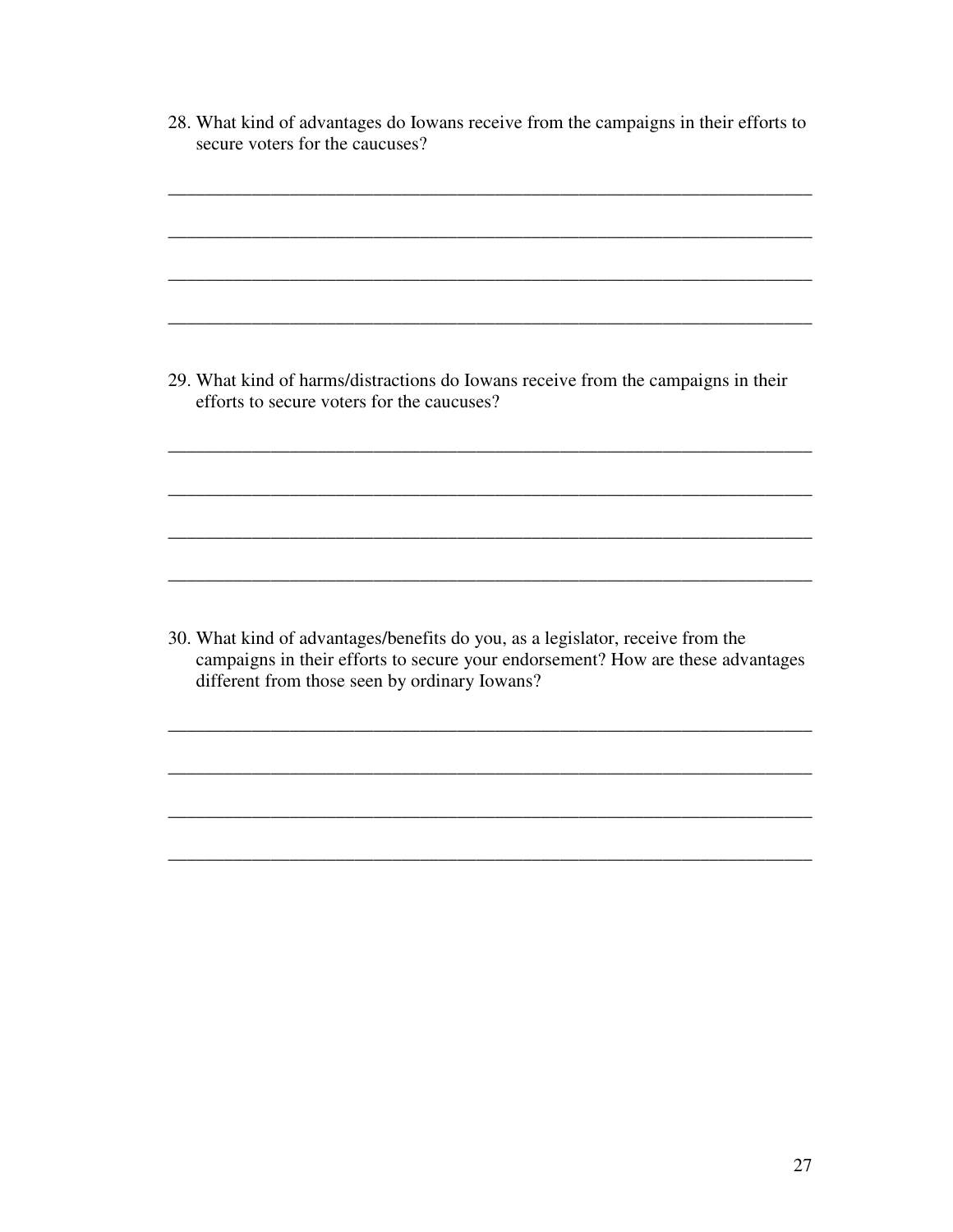| 31. Have you received any specific benefits from specific candidate's campaigns? If<br>so, please explain. |
|------------------------------------------------------------------------------------------------------------|
|                                                                                                            |
|                                                                                                            |
|                                                                                                            |
|                                                                                                            |
|                                                                                                            |
|                                                                                                            |
|                                                                                                            |
| 32. What kind of harms/distractions do you, as a legislator, receive from the                              |
| campaigns in their efforts to secure your endorsement? How are these                                       |
| harms/distractions different from those seen by ordinary Iowans?                                           |
|                                                                                                            |
|                                                                                                            |
|                                                                                                            |
|                                                                                                            |
|                                                                                                            |
|                                                                                                            |
|                                                                                                            |
|                                                                                                            |
| 33. Have you received any specific harms/distractions from specific candidate's                            |
| campaigns? If so, please explain.                                                                          |
|                                                                                                            |
|                                                                                                            |
|                                                                                                            |
|                                                                                                            |
|                                                                                                            |
|                                                                                                            |
|                                                                                                            |

- and 5 being greatly impacted/affected.
	- 34. To what extent have the presidential campaigns during the Iowa caucuses affected you, personally, as an Iowa legislator?

| Not      | Somewhat | Very     |
|----------|----------|----------|
| Affected | Affected | Affected |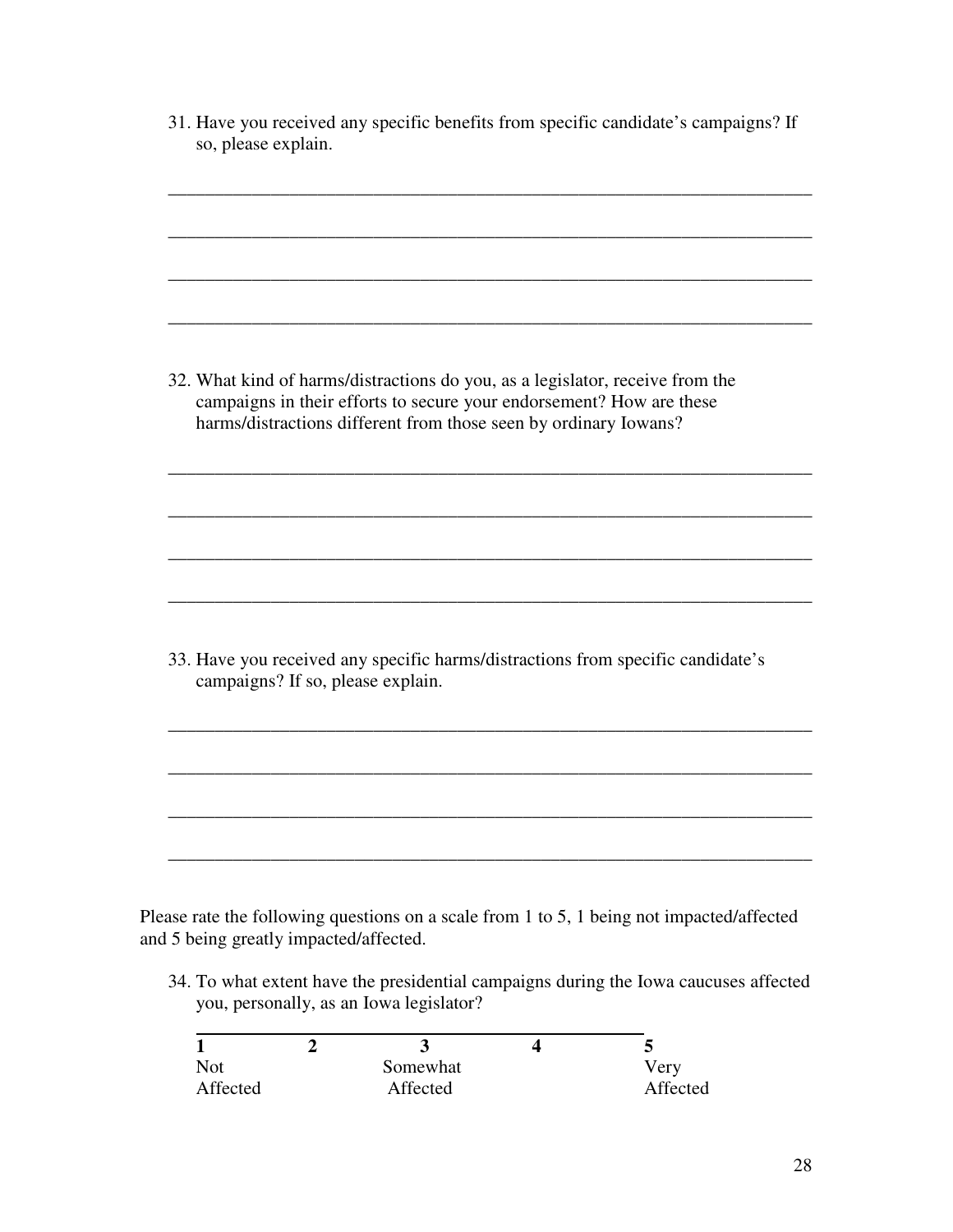35. To what extent have the presidential campaigns during the Iowa caucuses impacted your job as an Iowa legislator?

| Not      | Somewhat | Greatly  |
|----------|----------|----------|
| Impacted | Impacted | Impacted |

36. To what extent do the opinions and candidate preferences of your constituents influence who you endorse during the Iowa caucuses?

| No        | Some      | Significant |
|-----------|-----------|-------------|
| Influence | Influence | Influence   |

- 37. Do you believe the caucus date of January 3, 2008, is too early? Yes No Unsure
- 38. Do you believe Iowa will maintain its status as "first in the nation" holding the first caucus/primary event?

| <b>Not</b> | Somewhat | Very   |
|------------|----------|--------|
| Likely     | Likely   | Likely |

Please write any additional comments below: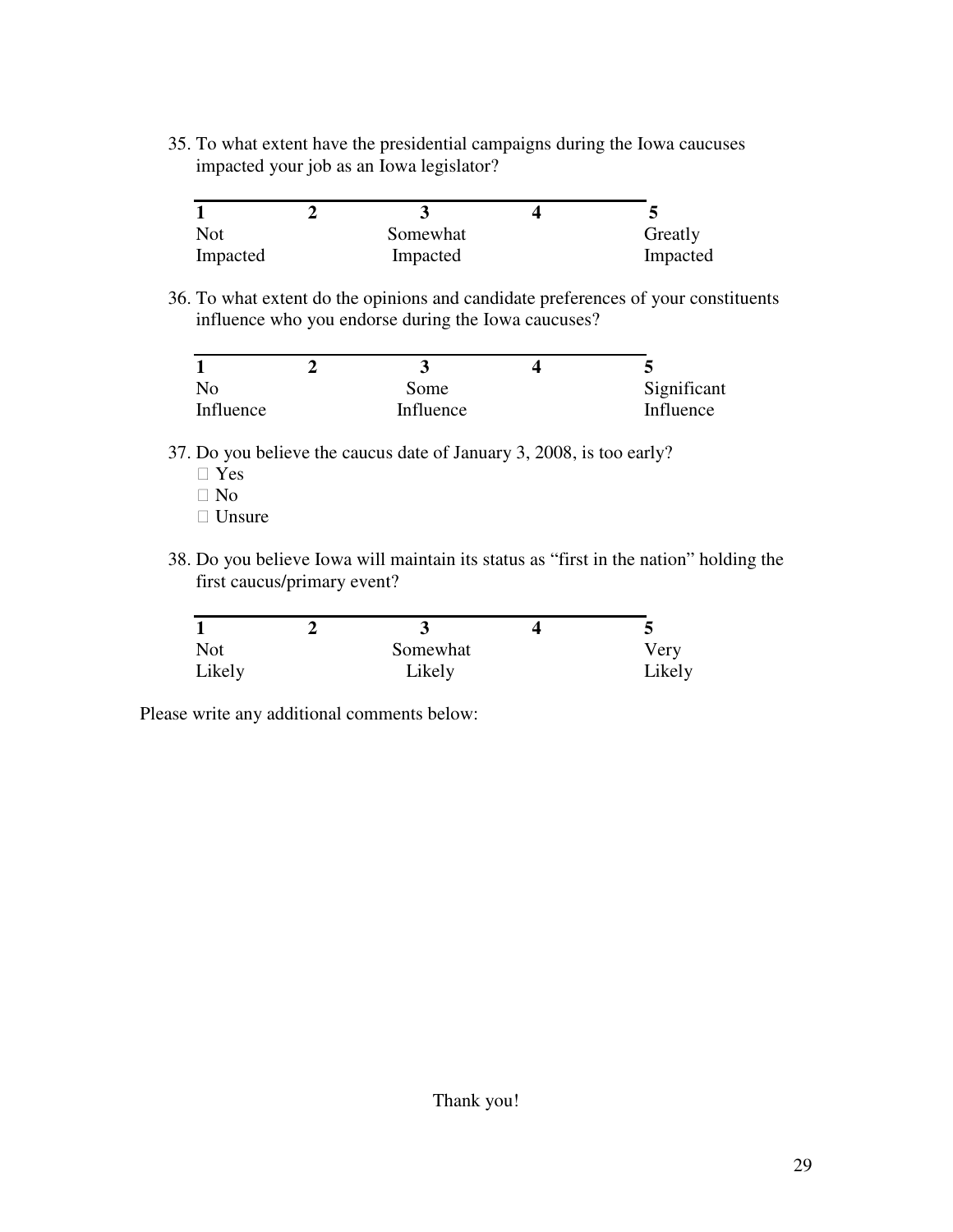## APPENDIX B

## **Interview Questions**

- 1. What led you to a career in politics?
- 2. Describe your involvement with the Democratic Party. a. Do you attend or host fundraisers?
	- b. How has the party helped you personally and in your campaigns?
- 3. Describe your first campaign.
- 4. Did you win? If not, what made you decide to run for office again?
- 5. What made you decide to run for the state legislature?
- 6. What are your feelings on the election process in general? On the Iowa caucuses?
- 7. Have your participated in the Iowa caucuses before? If so, please describe.
- 8. Have the current campaigns contacted you at all? Have they asked for your support?
- 9. Which campaigns have contacted you and how frequently?
- 10. Have any current candidates personally contacted you? Have they asked for your support?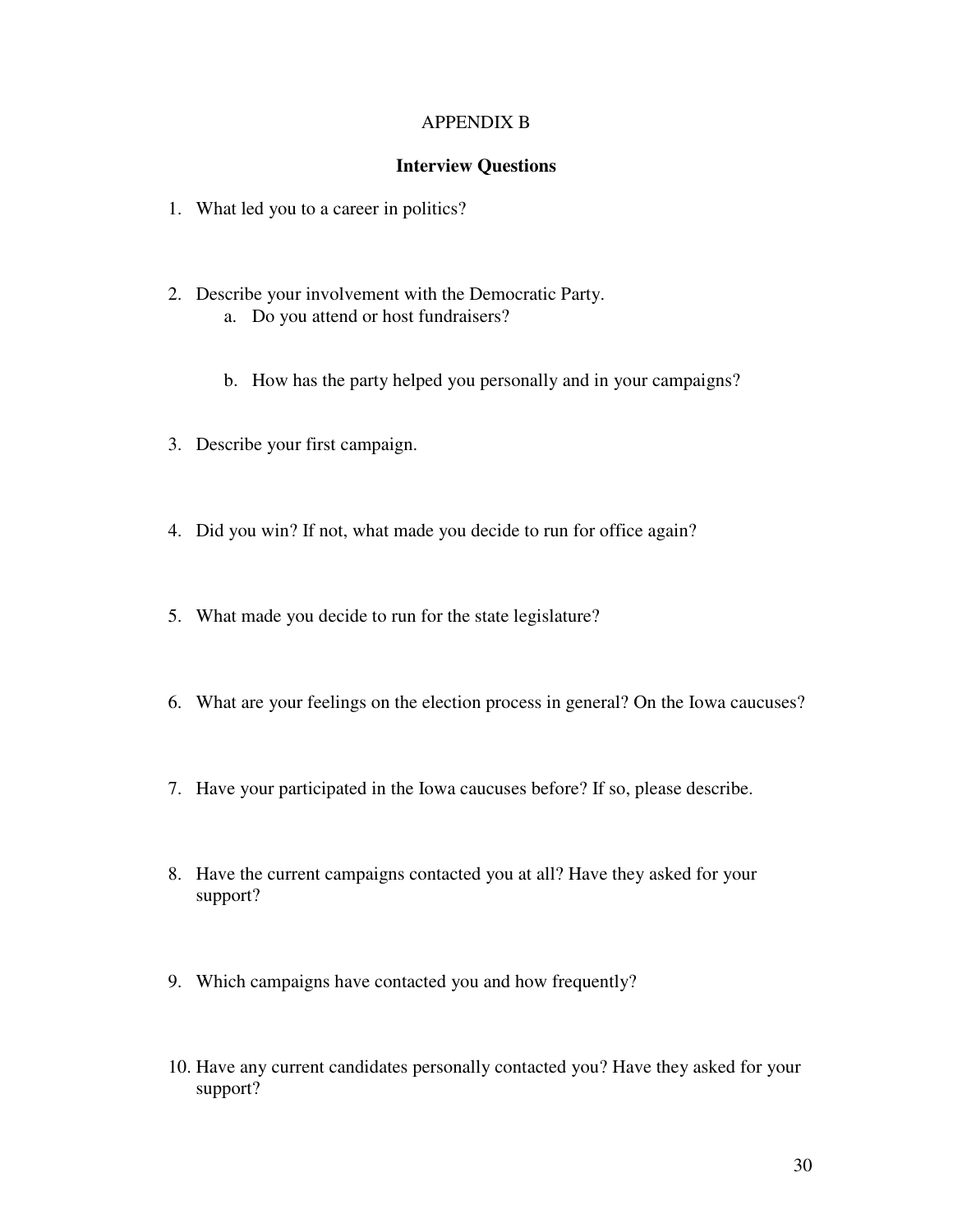- 11. Which candidates have contacted you and how frequently?
- 12. Have you chosen to endorse any candidate yet? Why or why not?
- 13. If yes, when did you endorse your candidate?
- 14. If no, will you endorse a candidate in the future?
- 15. How do the opinions of your constituency on the Democratic candidates influence your endorsement?
- 16. Do you think by tying yourself to a particular candidate you can mobilize more of your constituents to vote for you in the election as well?
- 17. Have your participated in any fundraisers or events for any of the candidates? If yes, which candidates?
- 18. Do you think Iowa has been positively or negatively affected by the presidential campaigns during the causes?
- 19. Do you believe you, as a legislator, have been positively or negatively affected by the presidential campaigns during the caucuses?
- 20. What benefits/advantages do Iowans receive from the campaigns in their efforts to secure voters for the caucuses?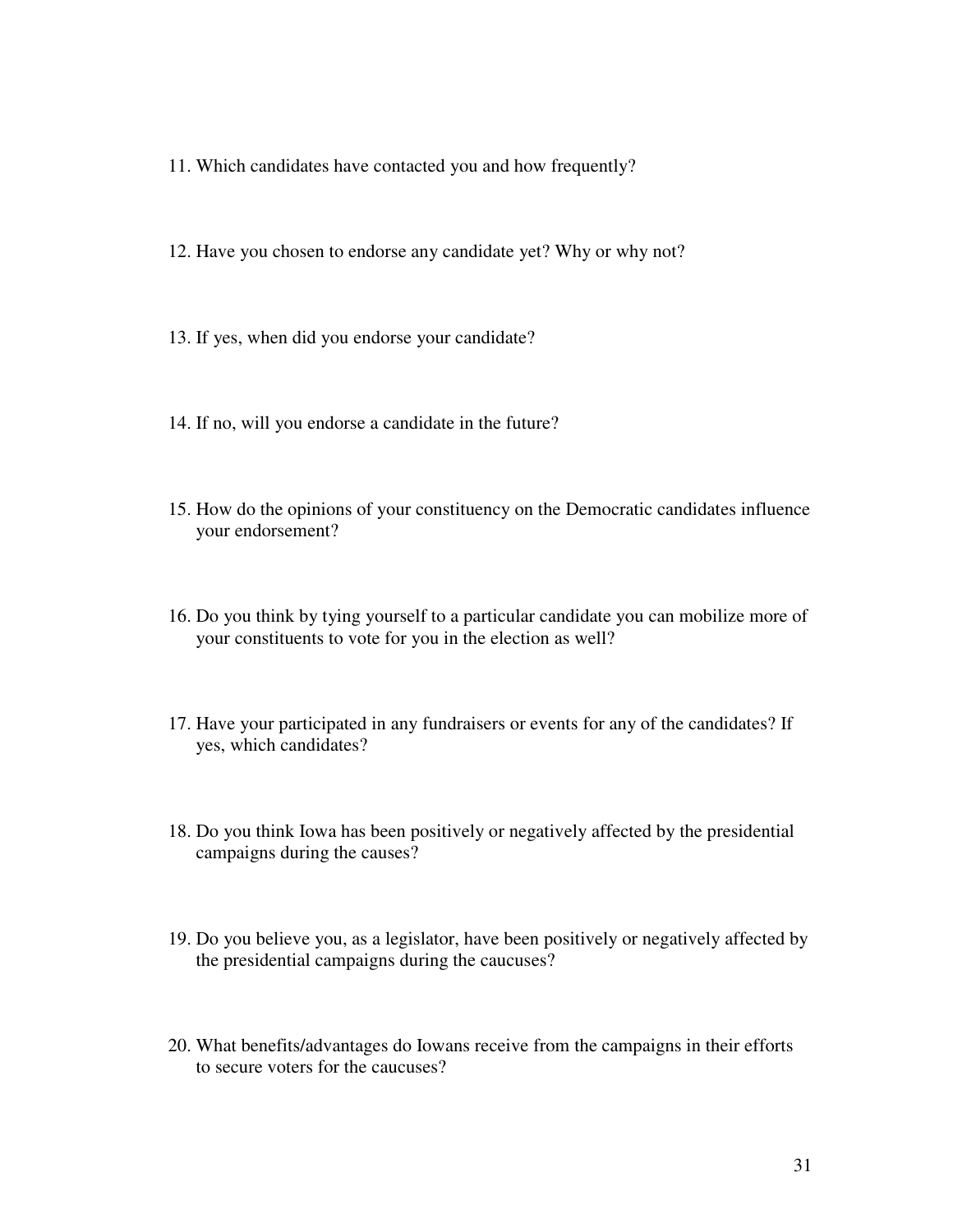- 21. What harms/distractions do Iowans receive from the campaigns in their efforts to secure voters for the caucuses?
- 22. What kind of advantages/benefits do you, as a legislator, receive from the campaigns in their efforts to secure your endorsement?
	- a. Have you ever done an event with a candidate?
	- b. How has your personal campaign fundraising been affected by the campaigns?
	- c. Do candidates ever make promises to you, indicating how they can help you if they are elected?
	- d. Have you received any specific benefits from any specific campaign?
- 23. What kind of harms/distractions do you, as a legislator, receive from the campaigns in their efforts to secure your endorsement?
	- a. How frequently do the campaigns call your office?
	- b. Have you ever been called at home or on your cell phone?
	- c. How do the campaigns affect your ability to do your job as a legislator, if at all?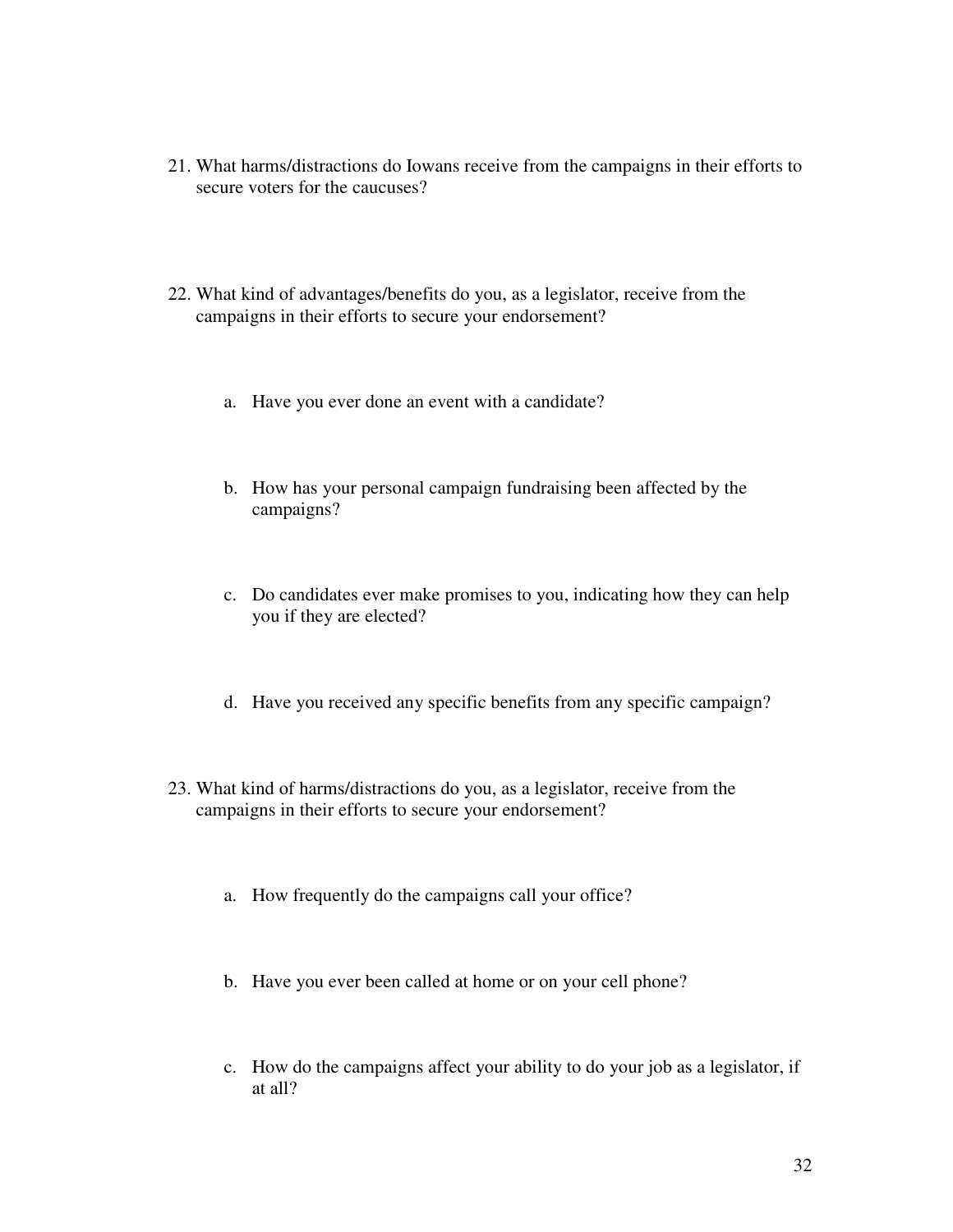- d. Do the campaigns distract from other important Iowa-issues.
- 24. What are your feelings about the caucus date of January 3, 2008?
- 25. Do you think it is important for the candidates to support Iowa's first in the nation status?
	- a. Is it important to you for the candidate you endorse to pledge their support of keeping Iowa's first in the nation status?
	- b. Have you asked any of the candidates their thoughts on the Iowa caucuses and the first in the nation status?
- 26. Do you have any additional comments?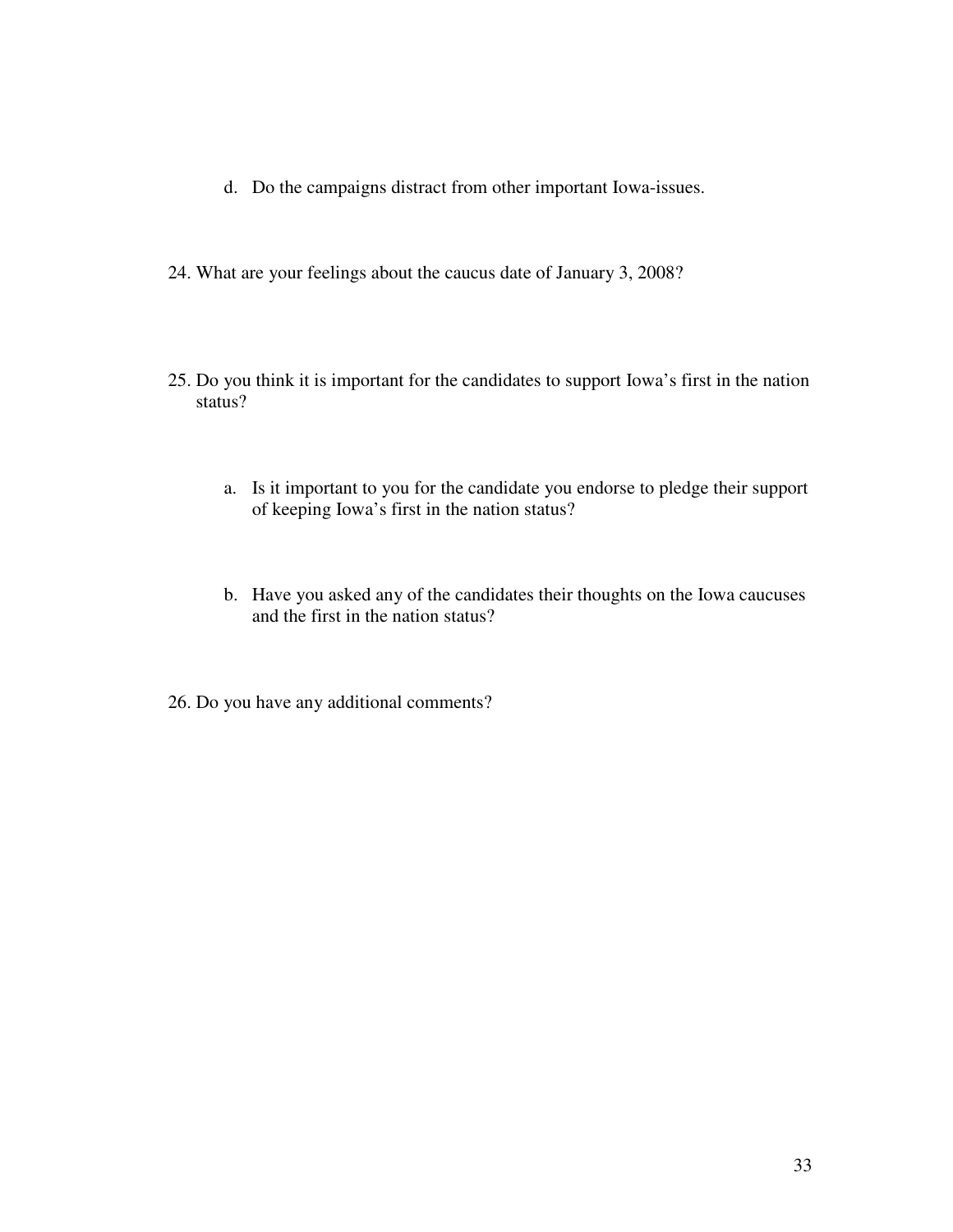TABLE 1



TABLE 2